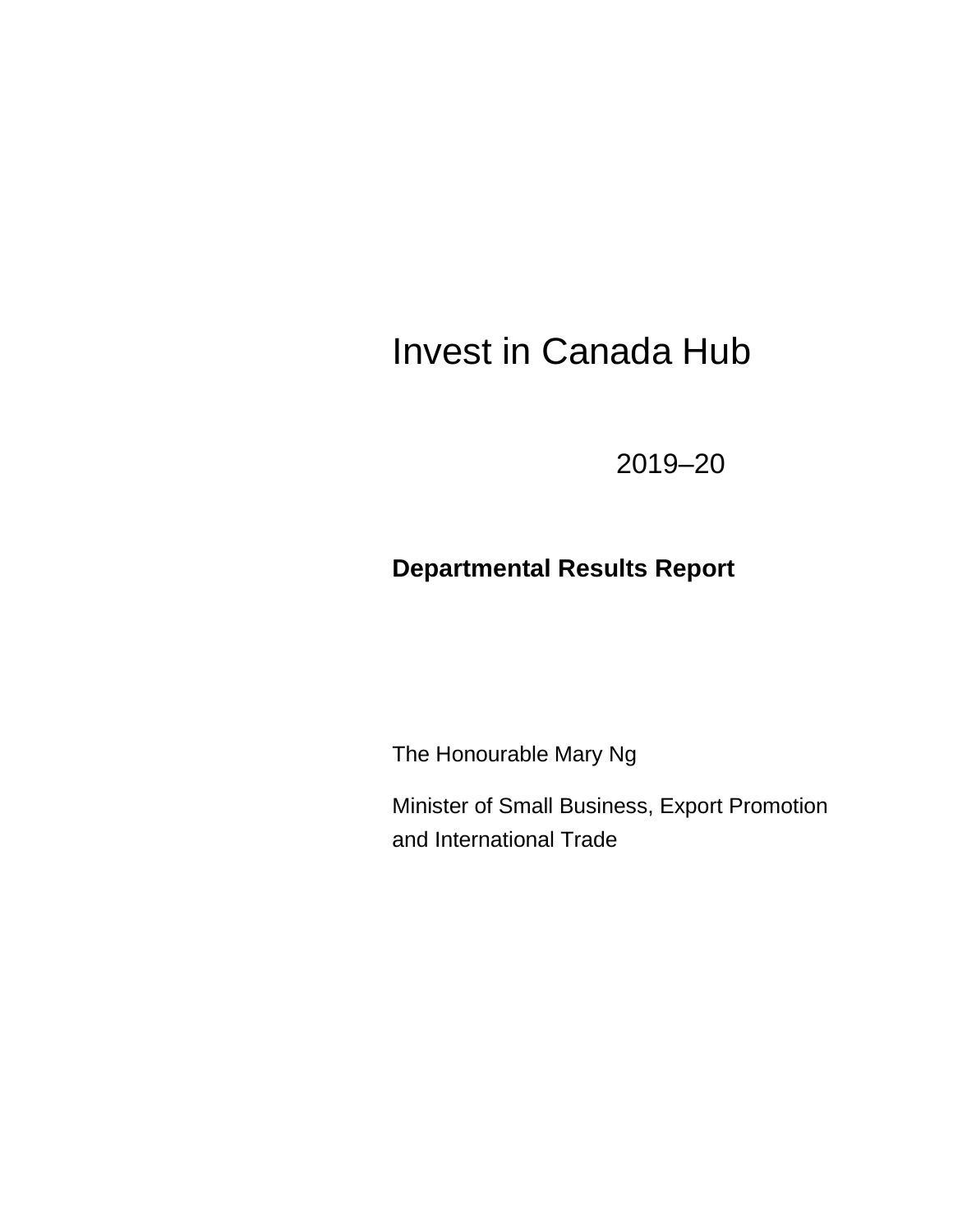Government of Canada catalogue Number: FR6-2E-PDF International Standard Serial Number (ISSN): 2562-9662 © Her Majesty the Queen in Right of Canada, as represented by the Minister of Small Business, Export Promotion and International Trade, 2020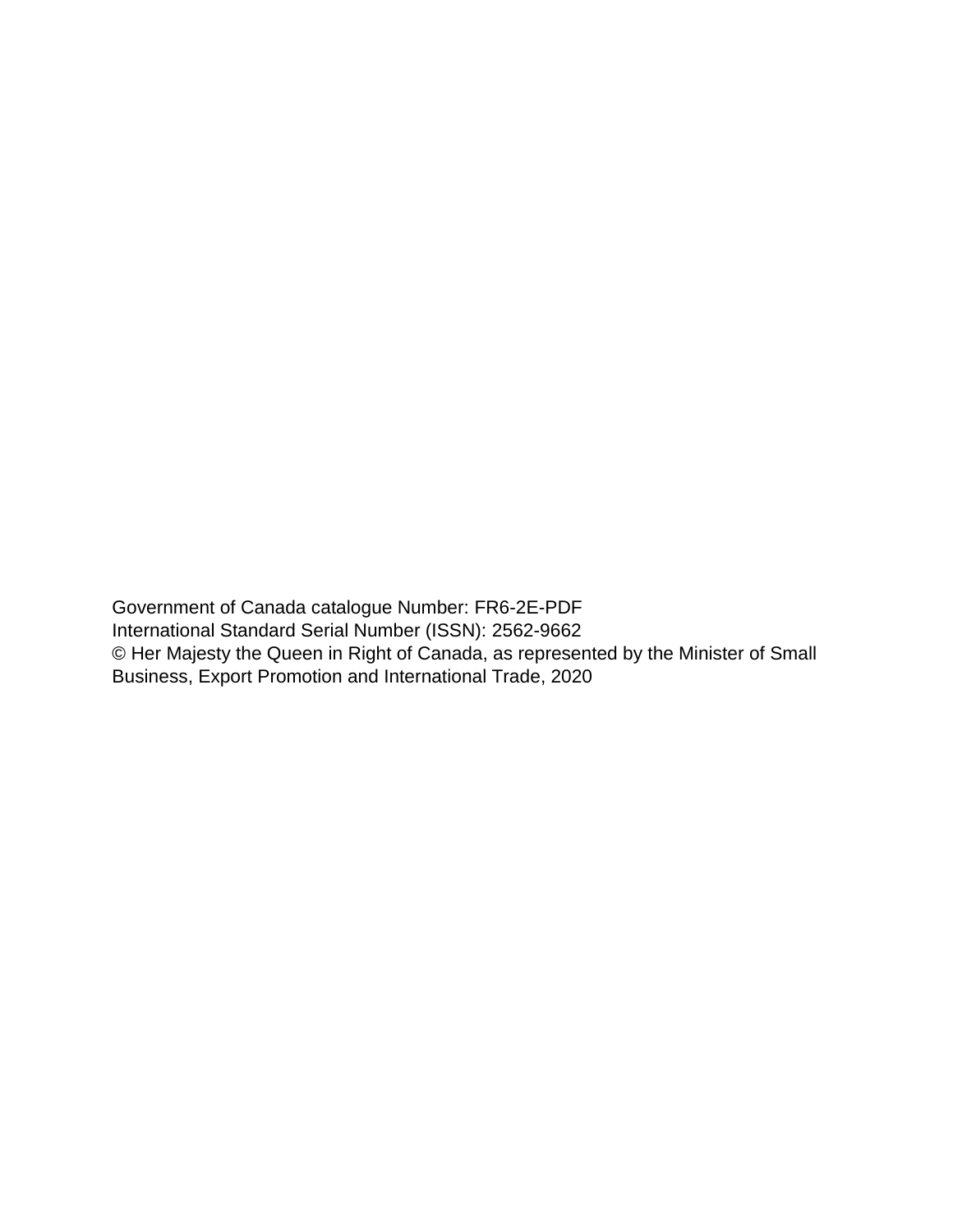# Table of contents

| Financial statements and financial statements highlights 19  |  |
|--------------------------------------------------------------|--|
|                                                              |  |
|                                                              |  |
| Raison d'être, mandate and role: who we are and what we do20 |  |
|                                                              |  |
|                                                              |  |
|                                                              |  |
|                                                              |  |
|                                                              |  |
|                                                              |  |
|                                                              |  |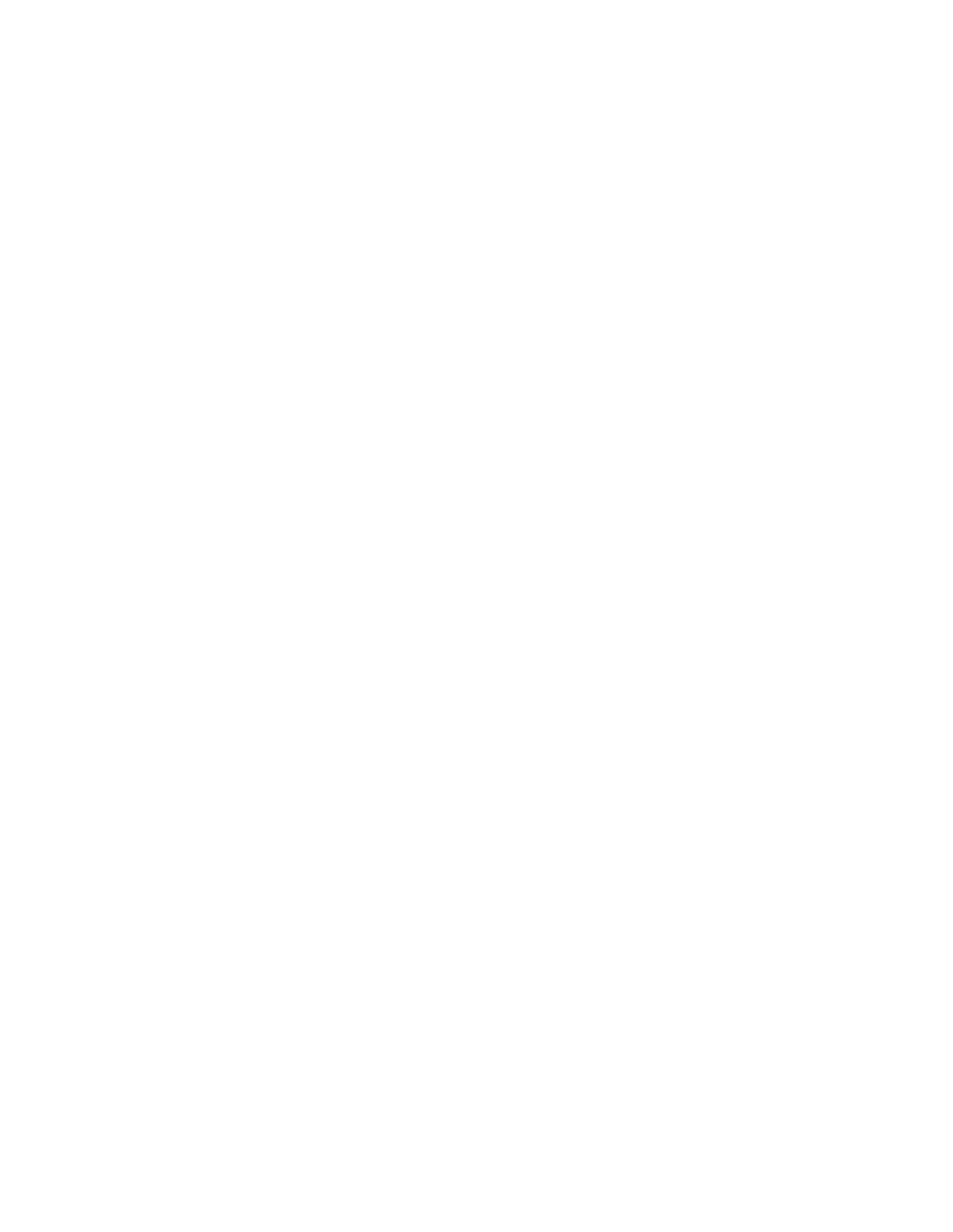# <span id="page-4-0"></span>**Minister's message**

As Canada's Minister of Small Business, Export Promotion, and International Trade, I am tasked with strengthening the opportunities for Canadian businesses and creating an environment that enhances Canada's competitive advantages to access global markets and opportunities while strengthening our supply chains and national security. By increasing and diversifying trade and attracting job-creating investment, Canada is positioned to continue to build on its impressive economic growth and enhance the standard of living of all Canadians.



Invest in Canada has worked collaboratively with the Trade Commissioner Service in addition to the

provincial, territorial, and municipal governments to accelerate new investment and reinvestment opportunities. This collaboration helped remove potential barriers to foreign direct investment and led to an investment ecosystem with more jobs for Canadians through sustained growth of capital while expanding into innovative sectors.

With its concierge service, Invest in Canada offers direct access to programs and services from all levels of governments that allows foreign investors to enhance their decision-making processes and to investments communities across the country. This was especially important with continued foreign investor interest in Canada's strong business case during the challenging last weeks of 2019-20 at the onset of the pandemic.

Over the past year, Invest in Canada scaled in size and capability to ensure it met the needs of its clients, and it was well equipped to fulfill its mandate. Its coordination of the Canadian efforts to attract foreign direct investment will continue to be important as the world's economy changes and we position Canada to continue on its path of innovative growth, translating into positive results for Canadians.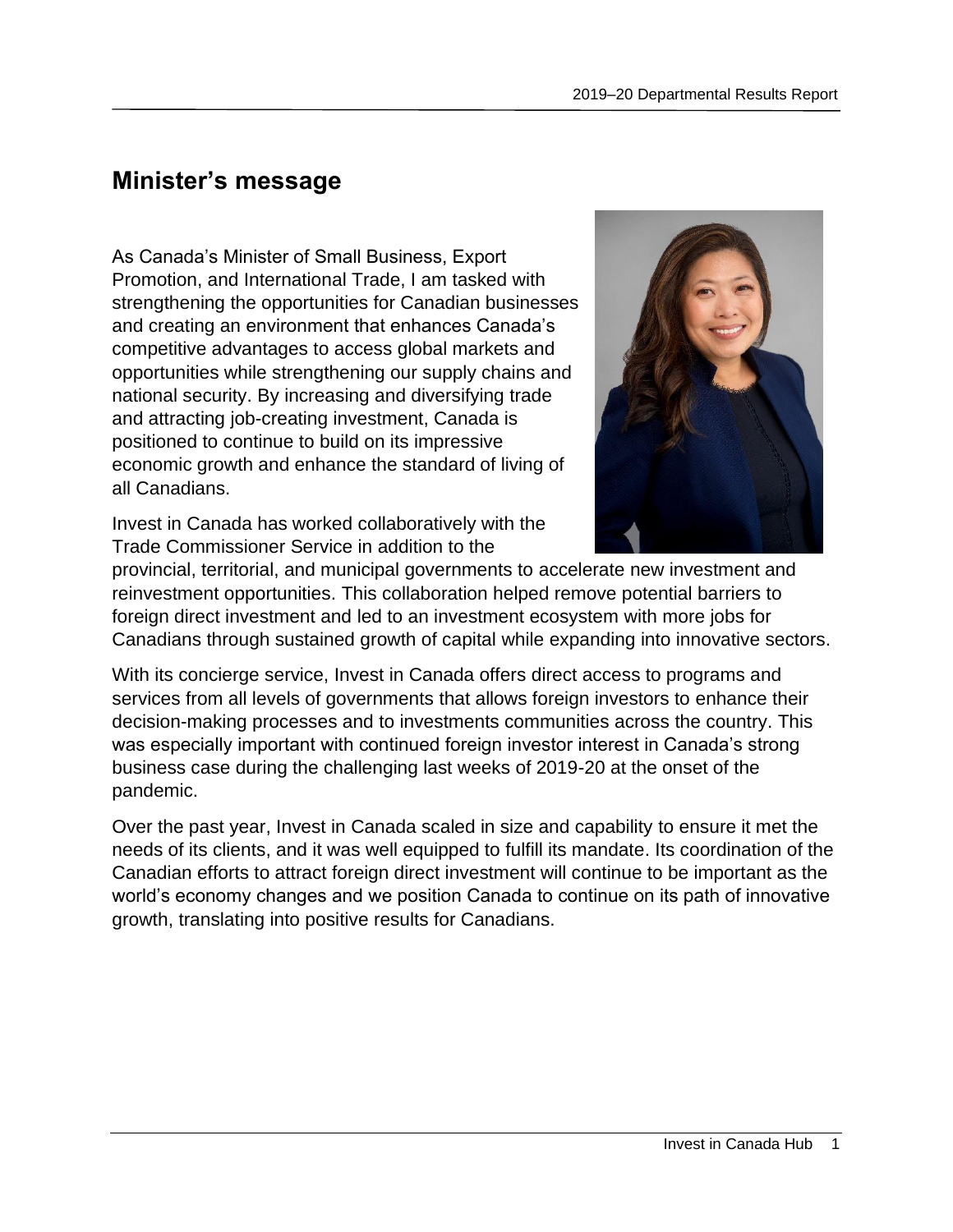It is my pleasure to present Invest in Canada's 2019-20 Departmental Results Report, which provides a broad overview of the results achieved based on the plans and priorities outlined for the year.

The Honourable Mary Ng

Minister of Small Business, Export Promotion, and International Trade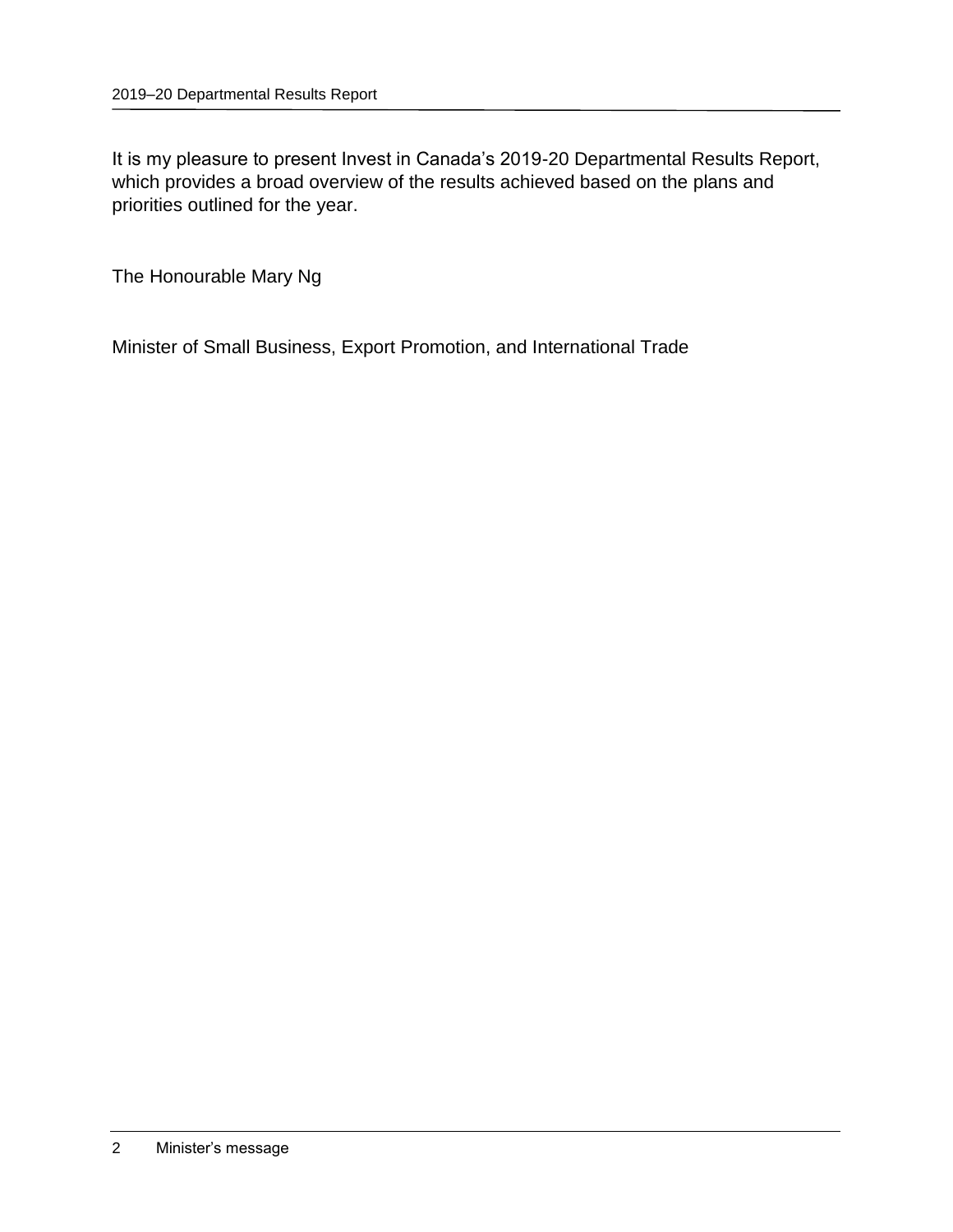# <span id="page-6-0"></span>**Chair of the Board's message**

Reflecting on 2019-20 brings mixed sentiments as the year brought many successes to the Canadian economy and presented new challenges with the onset of a global pandemic.

On the positive side, we witnessed Canadian cities growing quickly as hubs for innovating technology and industries of the future, and foreign investors realizing the potential that exists in Canadian communities. Canada's diverse and skilled workforce, global market access, welcoming business climate, and innovative business sectors made the country even more attractive to foreign investors.



Despite, the set-back the world faces with COVID-19 disruptions, history and experience point to economic recovery. Canada is resilient and Invest in Canada can help to lead the way for global investments to support economic prosperity and stimulate innovative solutions to recovery.

Canada has a proven track record in sectors such as natural resources and manufacturing, and growing influence in new and exciting sectors, such as artificial intelligence, cleantech, and research and development. These are sectors where Canada's advantage can set it apart from competitors as businesses around the world look to expand, diversify, and secure their supply chains.

My colleagues and I on the Invest in Canada Board of Directors are committed to supporting Invest in Canada by sharing our experience in international business, regulatory law, private sector equity investments, business development, finance, and operations to help promote, facilitate and accelerate investments into Canada.

Together, the Board is working to ensure that Invest in Canada is well positioned and managed to welcome and support more global companies that choose to expand their businesses in Canada. I am encouraged by the achievements that the organization has seen to date and the positive testimonials that I receive from partners, business leaders and investors across Canada. Invest in Canada's commitment to success in its two short years of operation gives the Board confidence that Invest in Canada will continue to take a strong leadership role in furthering Canada's capacity to compete on the global stage.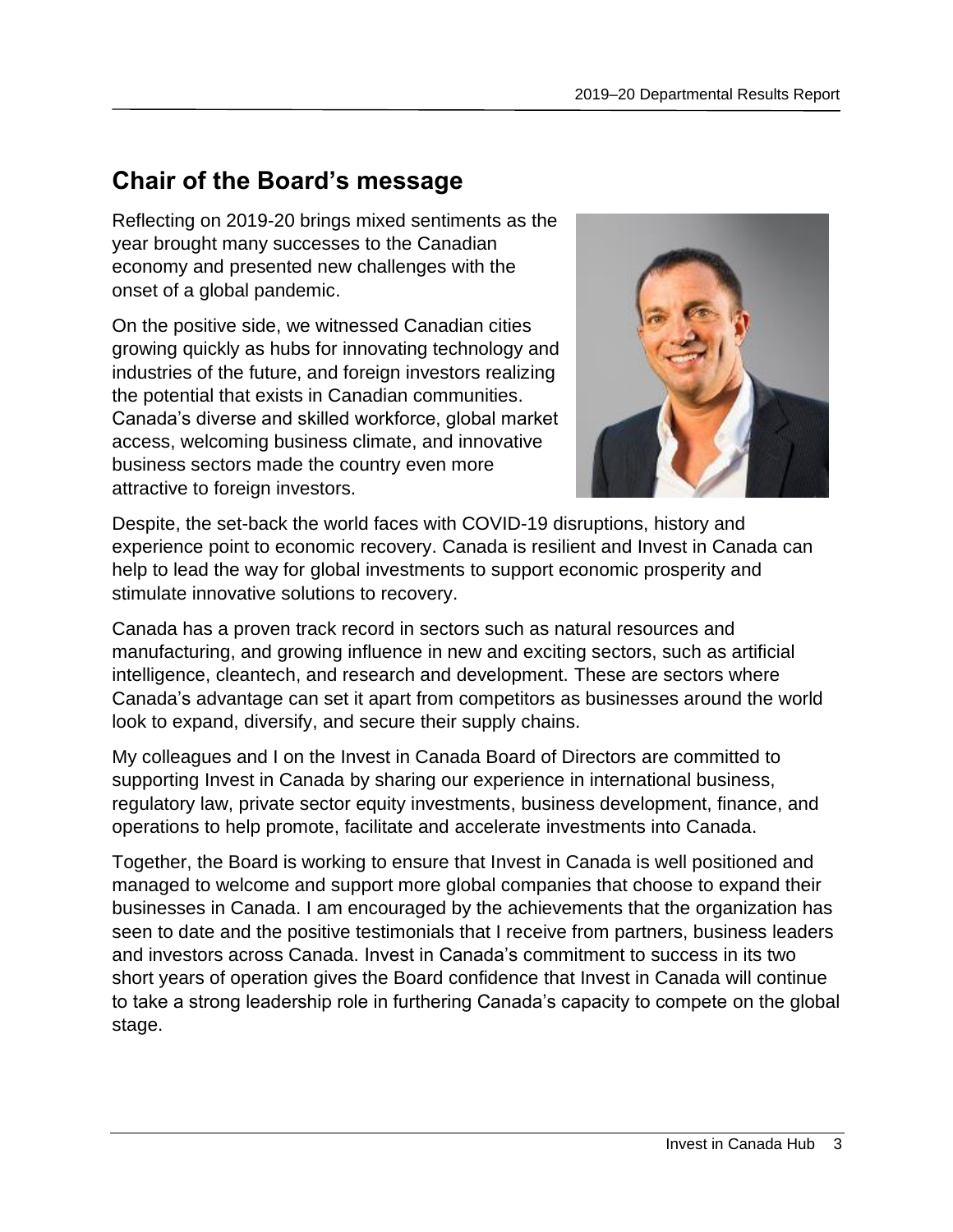On behalf of the Board of Directors, I would like to thank Invest in Canada's management team and the dedicated employees who contribute to improving Canada's economic conditions through greater global investments. I look forward to continued success for the year ahead.

Mitch Garber

Chair of the Board of Directors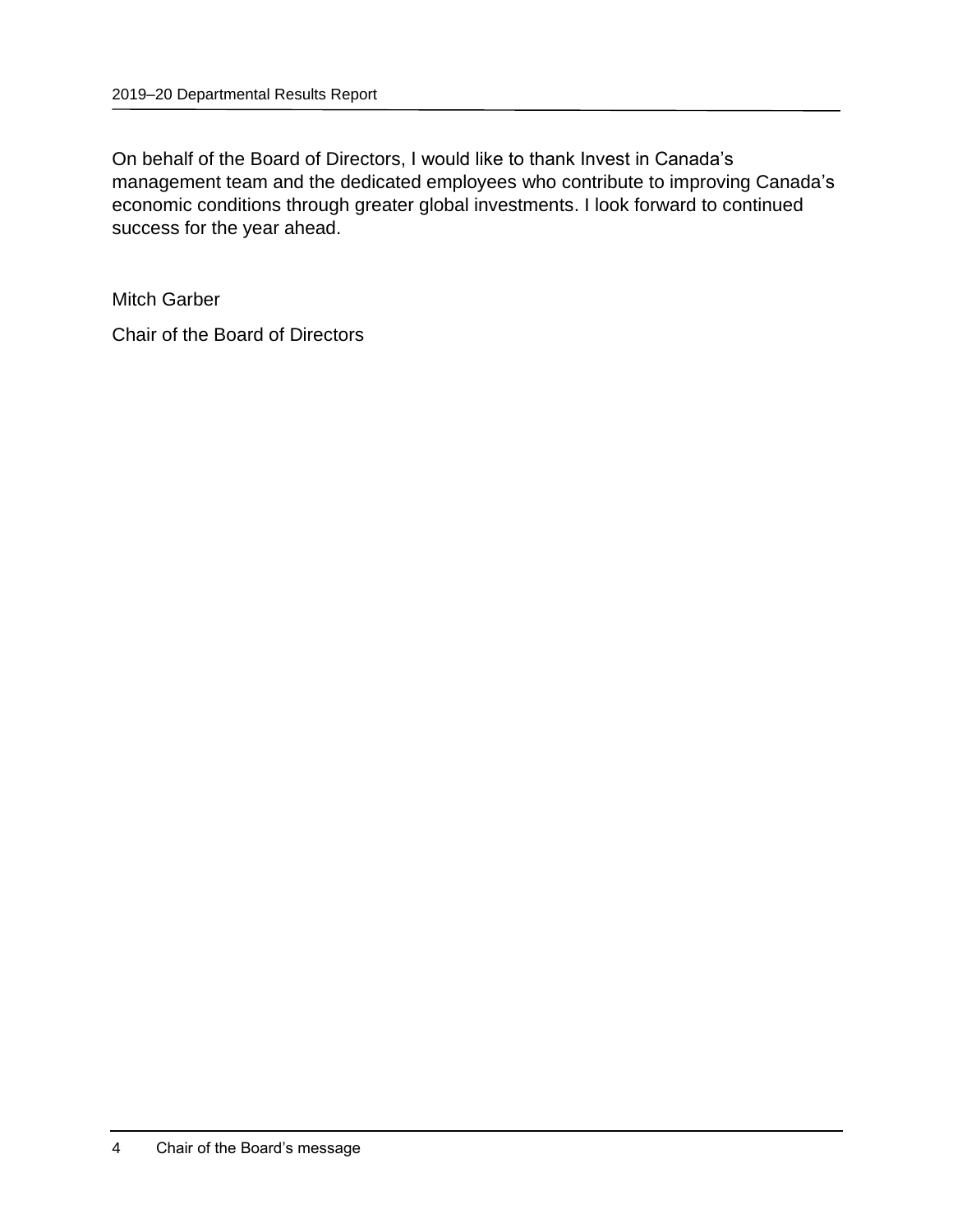# <span id="page-8-0"></span>**Chief Executive Officer's message**

Last year was an unprecedented year in many respects. As the 2019-20 fiscal year came to a close, Canada was in a position of success from the perspective of global investments into Canada. At the end of 2019, the country saw an 18.6 percent increase of foreign direct investment inflows over 2018. This steady growth proved to be a promising sign of the strength and attractiveness of Canada as a premier investment destination.

Unfortunately, the latter part of the fiscal year also saw the global economy come to a standstill with the spread of the COVID-19 pandemic. Invest in Canada has done its best to adapt to these challenging conditions and



continue to promote investments into Canada as a source of economic growth. Operations have been realigned and staff have adjusted seamlessly to continue their work from home to maintain relationships with clients and partners. Whether participating in virtual industry events or continuing valuable investor engagement remotely, this spirited effort will be necessary to help Canada maintain its presence on the global stage.

At the time of writing, countries around the world continue to be affected by the pandemic, requiring that national governments' attention and resources be focused on public health and economic recovery. Canada is not in a dissimilar scenario.

The next months and years will be a challenge, but Canada has laid a strong inward global investment foundation to continue to be an attractive investment destination to help the Canadian economy recover. Canadian business hubs around the country have drawn in leading global investors through Canada's unparalleled talent, impressive global market access, and cost-saving programs and incentives the country has to offer. When combined, these benefits provide Canada with a competitive foreign investment proposition and investors have taken notice.

Throughout 2019-20, Invest in Canada continued to work with federal, provincial, territorial and municipal partners across Canada to promote Canada's strengths, such as its sound banking system, its strong business environment, and the highly skilled, diverse, and well-educated workforce, that make Canada appealing to global companies.

The last year was also a year of growth for Invest in Canada. The organization grew the team of dedicated professionals to better serve investors and meet our mandate. Invest in Canada collaborated with all levels of government as well as our partners, working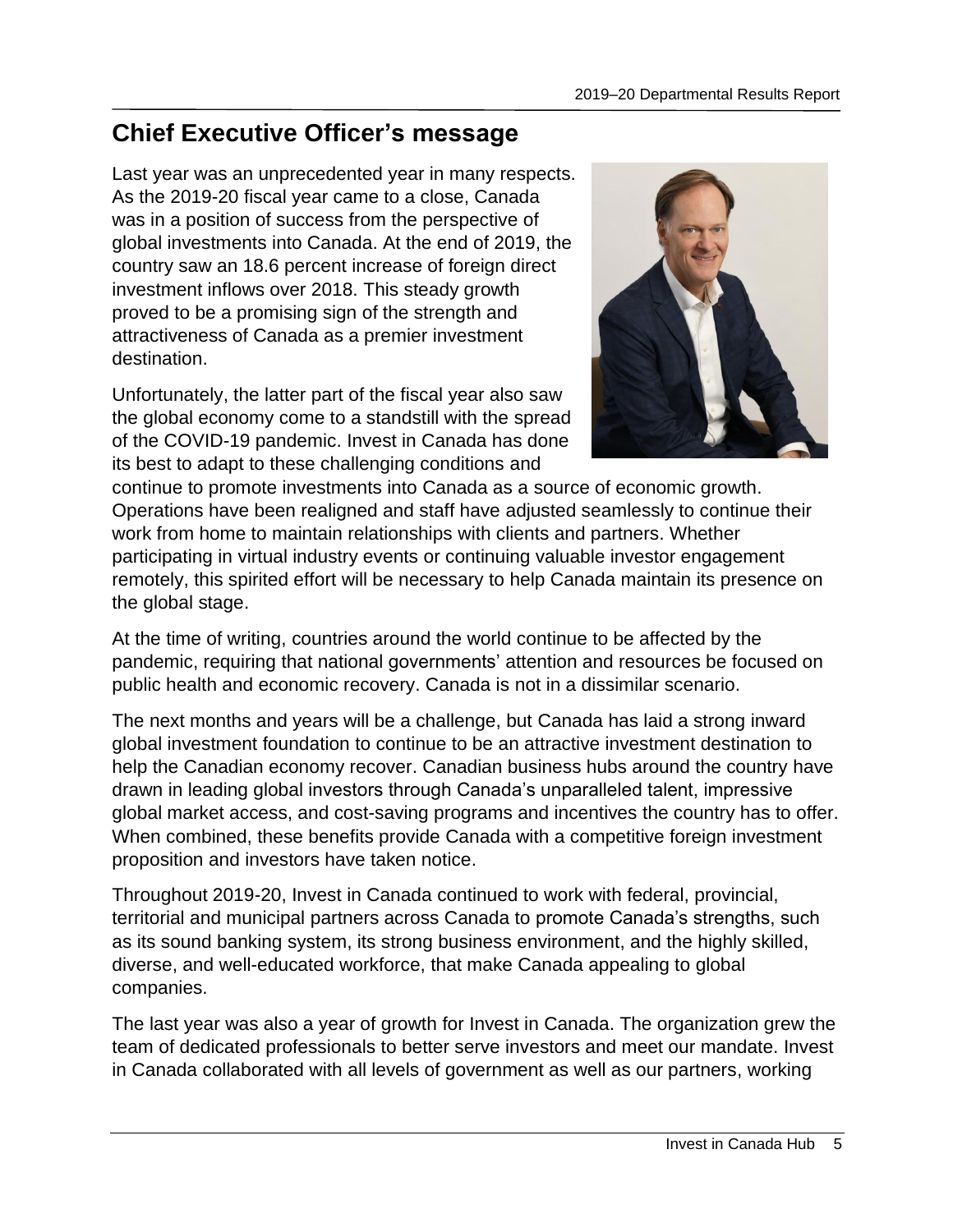2019–20 Departmental Results Report

particularly closely with the Trade Commissioner Service, to provide a one-stop shop that provides a seamless business expansion service in Canada.

Recognizing that Canada and the world will continue to face challenges in the months and potentially years to come, as the long-term effects of the COVID-19 pandemic continue to unfold, Invest in Canada will continue to collaborate with its federal colleagues to ensure that we are delivering first-class services to ensure that Canada attracts and retains global investment opportunities that will be critical to support Canada's economic recovery and grow the economy in the future. Amidst uncertainty and challenges, our team at Invest in Canada remains optimistic and poised to support investments into Canada.

I am proud of the work and commitment of Invest in Canada's employees and Management Team through successful and challenging times, as they continue to support our significant mandate. I look forward to continued success for the year ahead.

Ian McKay

Chief Executive Officer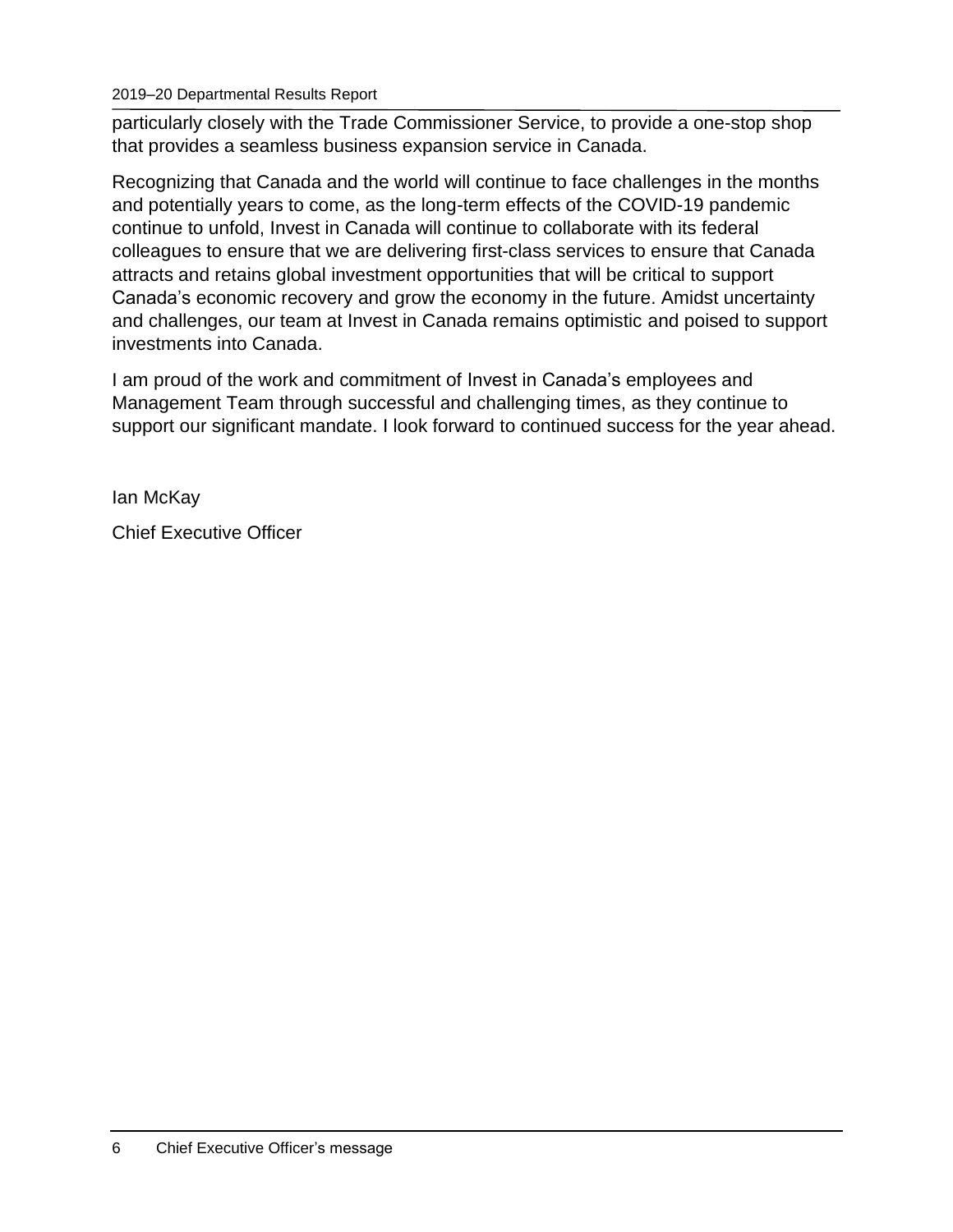# <span id="page-10-0"></span>**Results at a glance and operating context**

Fiscal year 2019-20 was a year of growth for Invest in Canada (IIC). Last year, IIC increased its staff complement to 56 full-time employees across the organization to support its three program areas: Marketing; Investor Services; and Partnerships and Strategy Development, and its internal services.

In 2019-20, Invest in Canada built on earlier progress to fulfill our mandate according to three guiding principles:

- Promote: presenting Canada as a premier investment destination; delivering polished, research-based, compelling, and consistent messaging; and developing products and marketing campaigns that reflect, increase and improve Canada's brand abroad.
- Facilitate: supporting Canada's foreign direct investment proponents, including provincial and territorial government's, city-based economic development agencies across the country and Global Affairs Canada's Trade Commissioner Service's investment officers abroad to connect with prospective global investors; providing critical research and data to partners by collecting, curating and celebrating the positive investment stories across Canada; and
- Accelerate: advancing large-scale and transformative investments; speeding up problem-solving by allocating highly skilled staff resources, research materials, collateral products and introductions to assist clients in arriving at an expedited final investment decision; and accelerating the delivery of world class, operationally excellent service to our clients and successive large scale and transformative investments to Canada

Actual spending in 2019-20 was \$26,096,450, which was in line with planned spending and approved authorities of \$36,056,589 for 2019-20. The variance between planned spending and actual spending reflects the scale-up of Invest in Canada's operations and build out of internal capacity following the launch of the organization in March 2018.

In 2019-20, IIC expanded its presence into regions across the country to offer decentralized support to be better able to meet the needs of investors looking to capitalize on the unique market benefits that exist across provinces, territories and municipalities and work more closely with partners.

In 2019-20, IIC presented its Departmental Results Framework, including core responsibility, foreign direct investment attraction, and associated planned results to the Treasury Board. The core responsibility is to lead the Government of Canada's FDI attraction efforts by making Canada top-of-mind for foreign investors and providing services in support of investor decisions to expand in Canada.

As IIC's core responsibility and planned results were not yet approved at the time of the development of the IIC 2019-20 Departmental Plan, tentative core responsibilities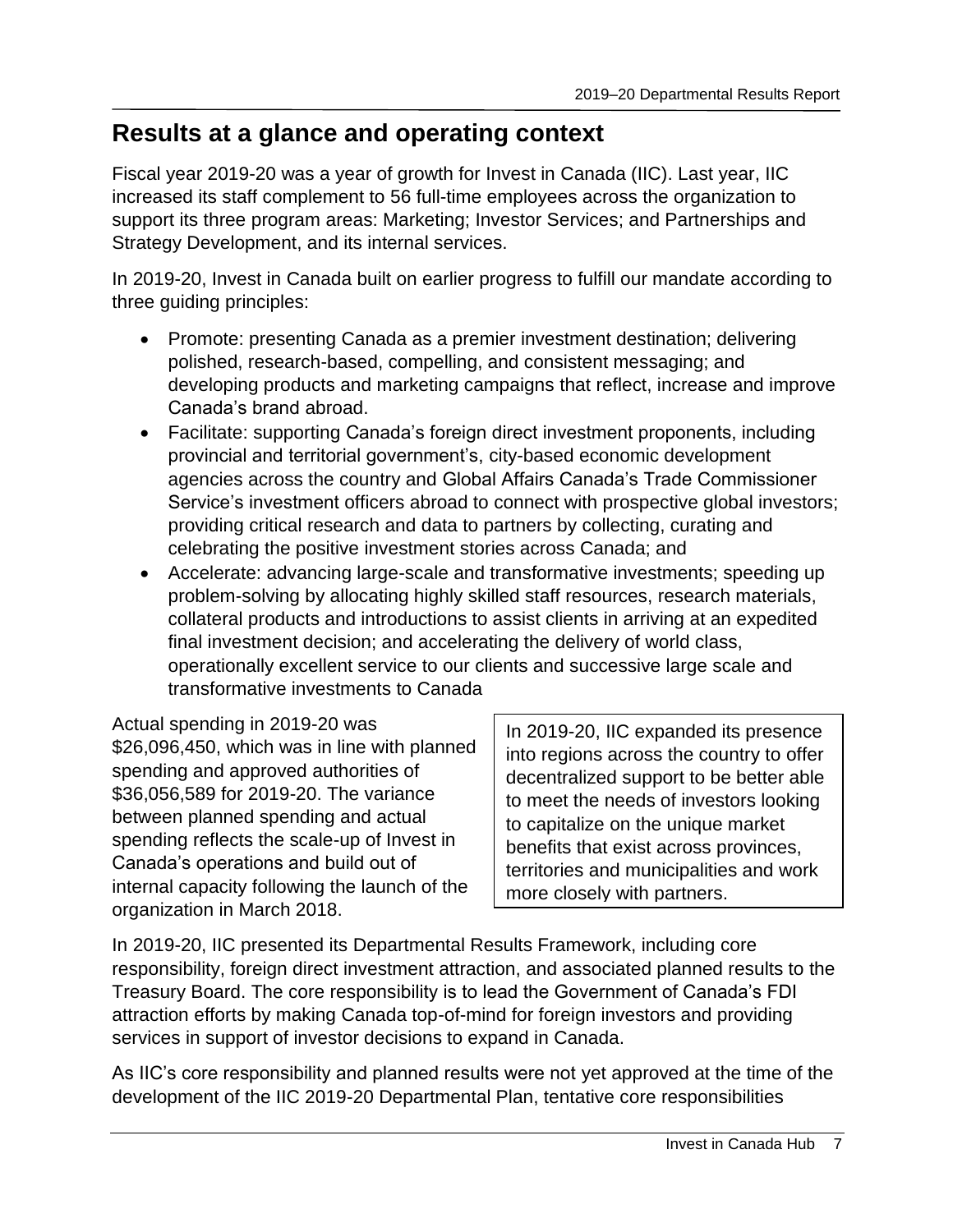#### 2019–20 Departmental Results Report

(Partnership and Strategy Development, Marketing and Outreach and Investor Services) and planned results were included in the departmental plan. This departmental results report highlights the tentative results and reports out on some of the planned results that were approved in late 2019-20.

*Key results achieved in 2019-20:*

- 7.7% increase of Canada's FDI stock, strengthening Canada's position as a location and destination of choice for global investment;
- 0.33 point increase (representing a 17% increase from 2019 to 2020) in Canada's score in the global foreign direct investment attractiveness index, highlighting the successful recognition of Canada's brand as a global leader in investment attraction; and,
- 66 investment leads facilitated with partners (as measured from mid-year to fiscal year end), highlighting global investors' ability to have simplified access to partners, services and tools to accelerate their investments.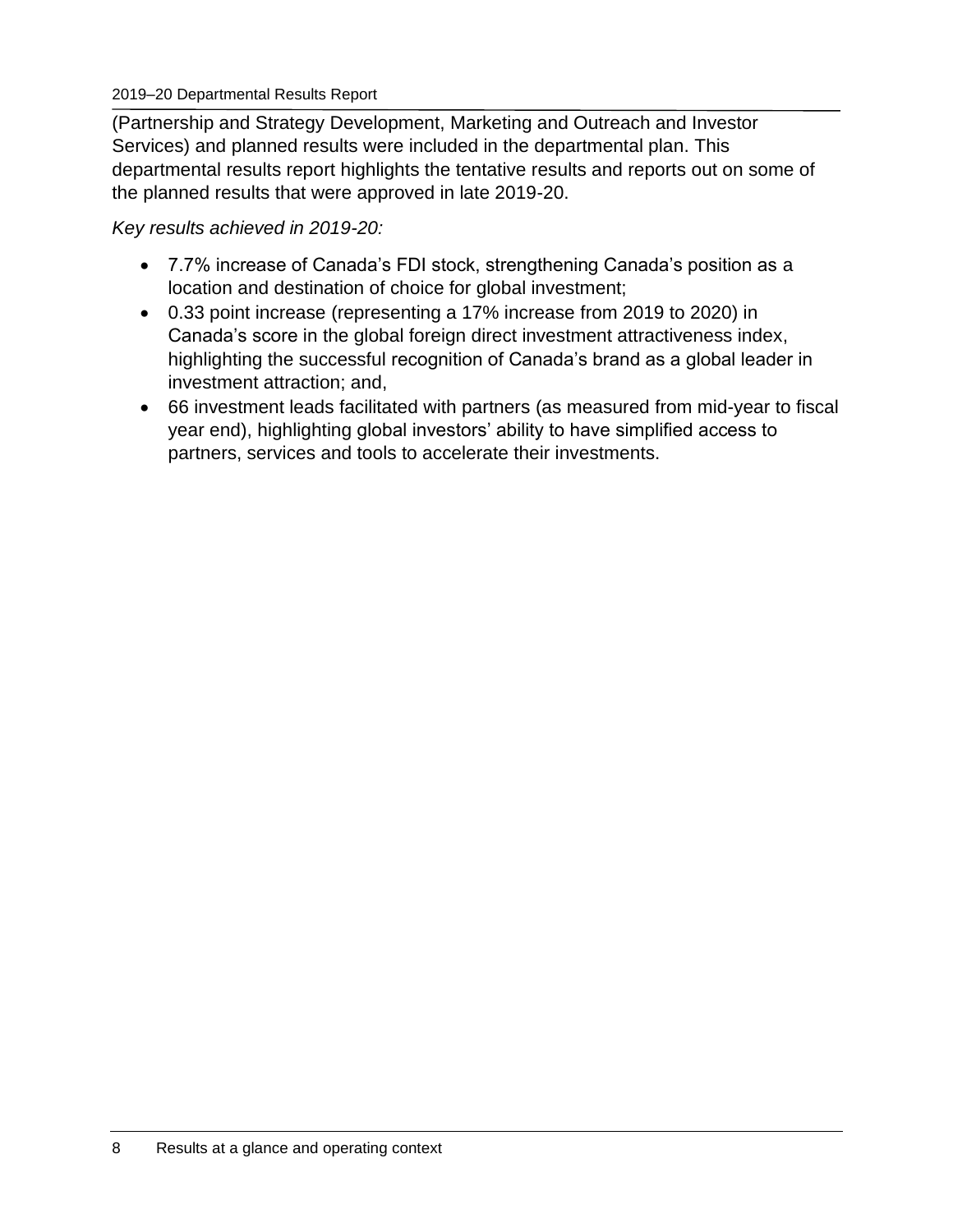### *Impact of COVID-19*

As the fiscal year came to a close, IIC was impacted by the COVID-19 pandemic in the same way as many other departments. As of March 12, 2020, Invest in Canada moved to a work-from-home state following guidance from public health officials. During the work-from-home state, IIC remained engaged with departments, including the Treasury Board of Canada Secretariat and Public Services and Procurement Canada, to ensure that the organization was up-to-date and coordinated with federal government procedures.

Since moving to remote work, Invest in Canada has continued actively engaging with investors and partners to better understand the impact COVID-19 on expansion plans and their business more broadly. IIC has also been strengthening its research activities to better understand the impact of the pandemic on investments and to provide information and data to partners and clients. In-person events and international conferences have been cancelled or postponed; however, IIC remains fully active and engaged as the organization transitioned from in-person participation at signature events to virtual event participation and online engagement with companies through video conferences.

For more information on Invest in Canada's plans, priorities and results achieved, see the "Results: what we achieved" section of this report.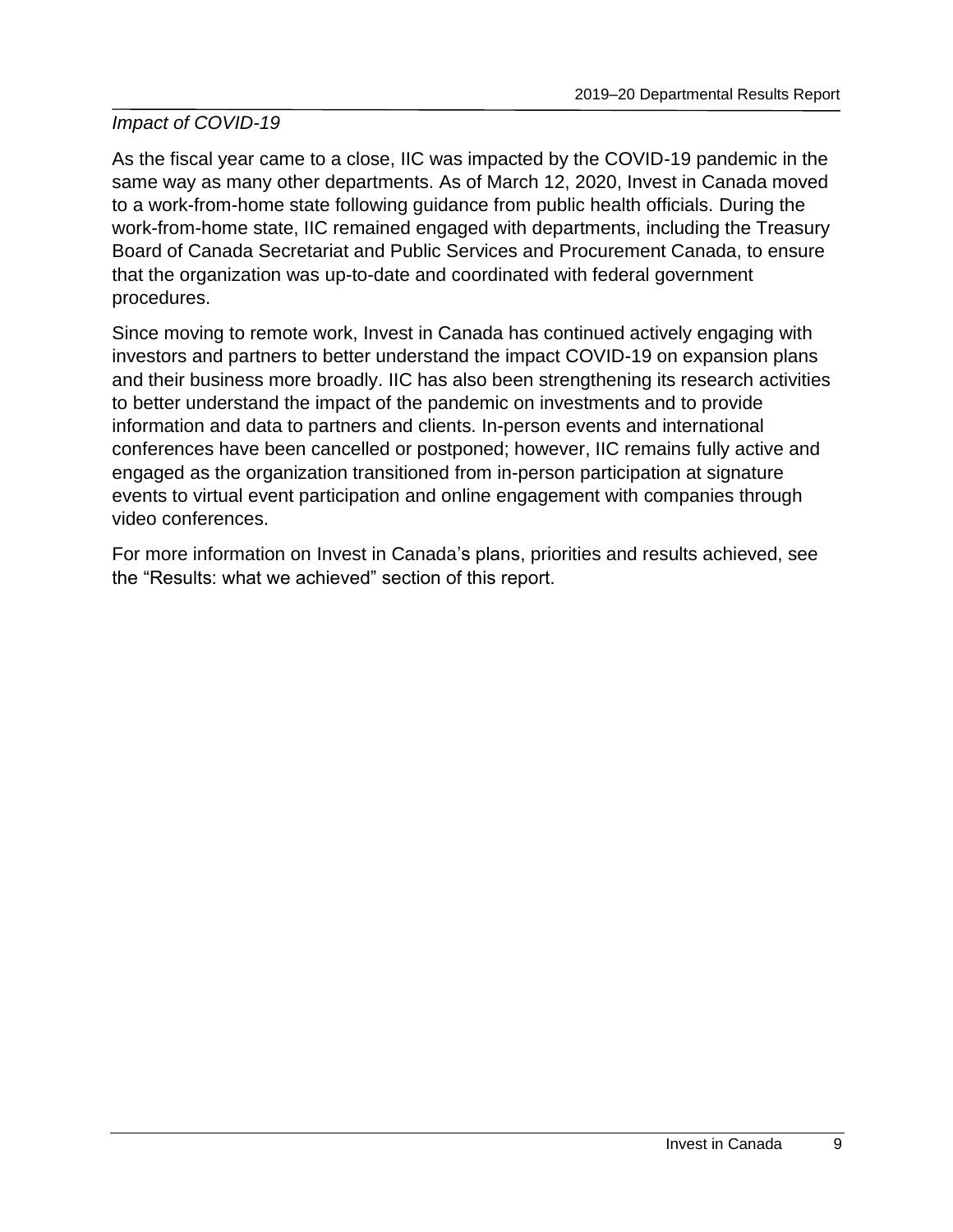# <span id="page-13-0"></span>**Results: what we achieved**

### <span id="page-13-1"></span>**Core responsibility**

### **Description: Foreign Direct Investment Attraction**

In 2019-20, Invest in Canada (IIC) presented its Departmental Results Framework (DRF), including core responsibility, foreign direct investment attraction, and associated planned results to the Treasury Board. IIC's core responsibility is to lead the Government of Canada's foreign direct investment (FDI) attraction efforts by making Canada top-of-mind for foreign investors and providing services in support of investor decisions to expand in Canada.

### **Results:**

IIC's planned results as identified in the 2019-20 Departmental Plan were intended to be tentative results until the organization's approved departmental results were put in place in late 2019-20. This Departmental Results Report (DRR) reports out on the departmental results and figures put forward in the 2019-20 Departmental Plan, while looking at the efforts made by the organization to fulfill the performance indicators put in place in the approved DRF in late 2019-20.

In support of IIC's core responsibility and planned results as presented in the 2019-20 Departmental Plan, IIC's three program areas: Marketing; Investor Services; and Partnerships and Strategy Development worked together with IIC's Internal Services to achieve results for the organization.

Although targets for many performance indicators will not be available until 2020-21, IIC made significant progress toward its departmental results in support of the core responsibility, illustrated in the table below. In 2019-20, Invest in Canada began working toward its departmental result as identified in the DRF, IIC carried out branding activities to promote FDI in Canada, continued to optimize its brand identity and pursue collaborative promotional opportunities with cross-Canada government partners, and deployed an engagement strategy to pursue thought leadership and promotional opportunities at key international signature events.

In support of the departmental results related to investor interest and recognition of Canada as a location and destination of choice for global investment, IIC carried out an evidence-based market intelligence analysis of the Canadian FDI landscape; developed a forward-looking lead and prospect generation strategy; and grew the existing pipeline of potential and active investors across traditional and new sectors. In developing IIC's target sectors— agribusiness, advanced manufacturing, clean technologies, digital industries, life sciences, media and entertainment, and natural resources, the organization considered the Innovation Superclusters Initiative and how IIC can foster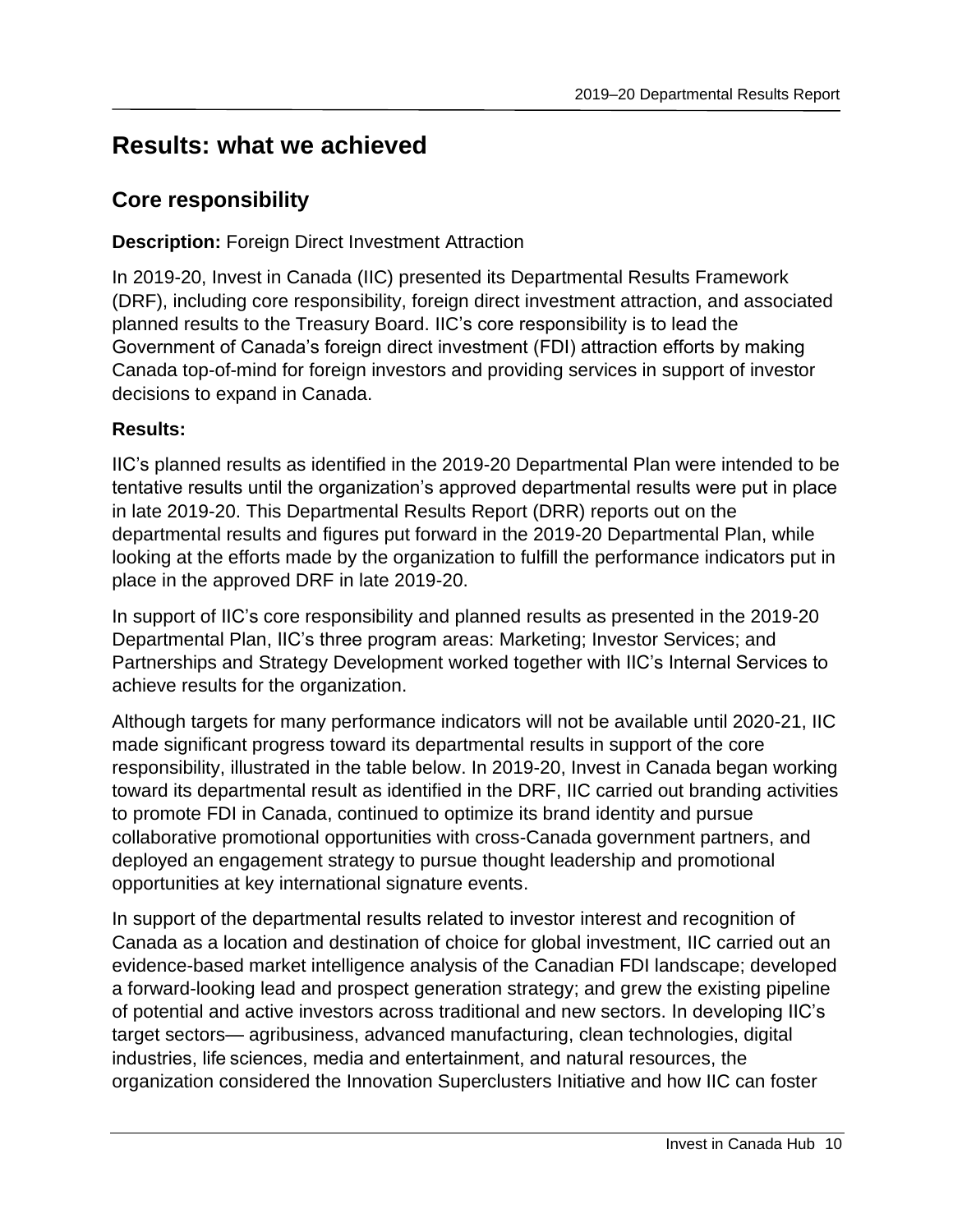stronger connections and leverage opportunities and programs designed to support and strengthen industries in Canada.

Additionally, in 2019-20 IIC made progress to optimize investment pursuit and business development models, including reinvestment potential, by ensuring connections to a full range of federal programs. Last year, IIC expanded its presence into regional offices across the country to offer decentralized support to be better able to meet the needs of investors looking to capitalize on the unique market benefits that exist across provinces, territories and municipalities and work more closely with partners.

Developing relationships and scaling up and out across Canada in 2019-20 helped IIC build a strong foundation to provide simplified access to partners, services and tools to help accelerate investments. Going even further, IIC began developing Canada's Investment Attraction Strategy in 2019-20. The Strategy is a collaborative effort among several federal, provincial, territorial and municipal stakeholders to support the government's broader growth objectives in innovation, skills development and trade, and assist its sustainable and inclusive economic recovery efforts, while taking into account Canada's national security interests.

### **Gender-based analysis plus**

Invest in Canada's long-term plan includes working with non-traditional partners in Canada, where opportunities exist, to leverage investment from abroad. For example, unique investment opportunities and interests may lie with Canada's Indigenous communities to stimulate development and economic growth through FDI. In support of longer-term goals of diversity and youth empowerment, Invest in Canada will assess the possibility of introducing a program where some positions could be set aside for high performing, recent business school graduates. In addition, these business school graduates will also be targeted for business intelligence positions.

Invest in Canada is part of a broader strategy to transform Canada's global position. An important part of Canada's value proposition includes its diversity advantage. In defining target sectors, the organization will consider potential implications of investments on gender and diversity. IIC will work to develop research to better understand the impact of investments on the diverse populations or different types of businesses so that the organization can better work with investors to improve gender parity or diversity goals, while positioning Canada as a top of mind investment destination.

### **Experimentation**

Invest in Canada did not conduct any experiments in 2019-20 as the focus was on executing the mandate as set out. IIC continued to use innovative approaches to deliver services and carry out activities in support of partners and clients, such as digital marketing, regional support across Canada and building key partnerships with industry.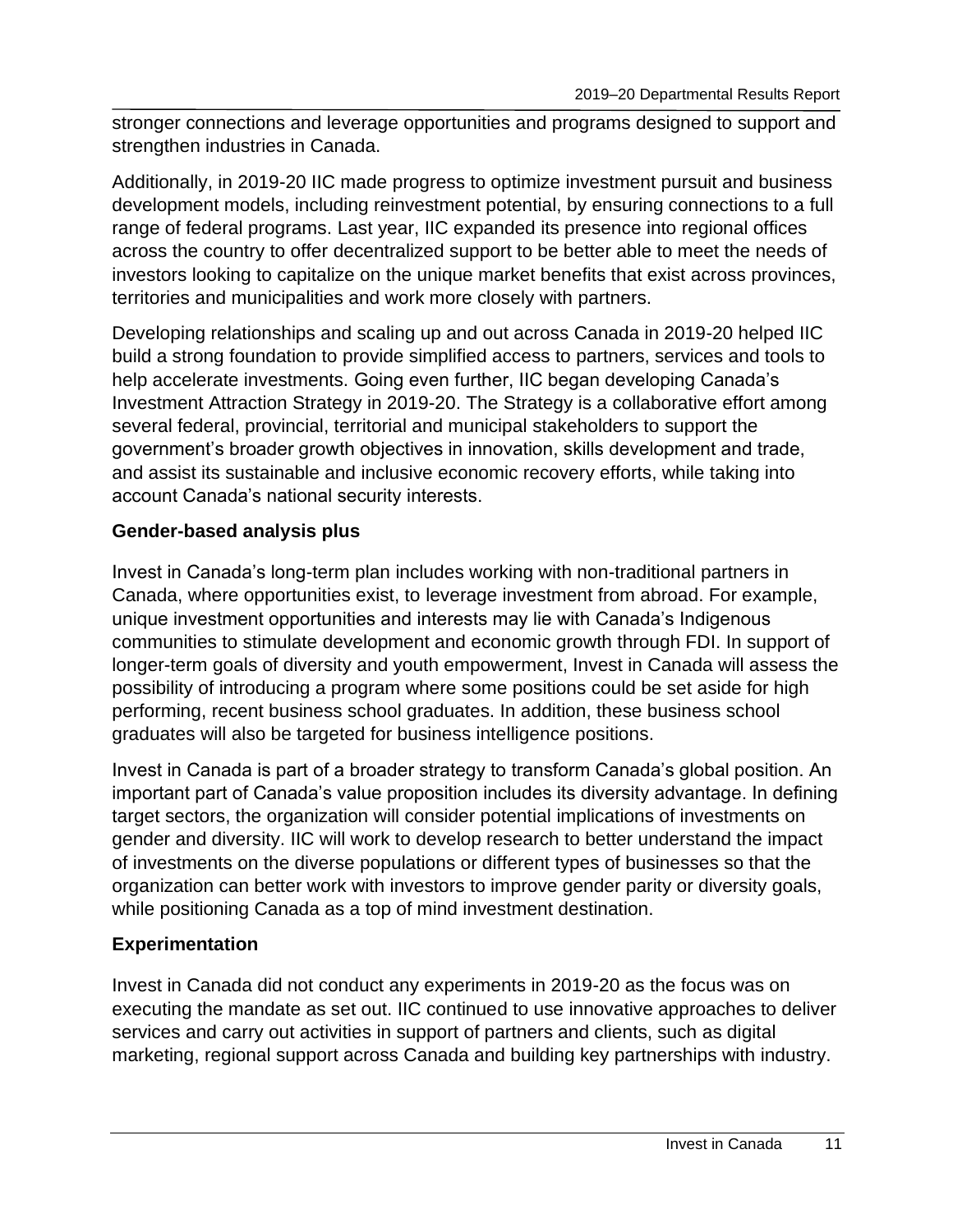### **Results achieved**

| <b>Departmental</b><br><b>results</b>                                                         | <b>Performance</b><br>indicators*                                                                                                   | Target*                                                                    | Date to<br>achieve<br>target* | $2017 - 18$ ,<br>2018-19<br><b>Actual</b><br>results** | 2019-20<br><b>Actual results</b>                                                  |
|-----------------------------------------------------------------------------------------------|-------------------------------------------------------------------------------------------------------------------------------------|----------------------------------------------------------------------------|-------------------------------|--------------------------------------------------------|-----------------------------------------------------------------------------------|
| Foreign<br>investors are<br>aware of<br>Canada as a                                           | Improved score in<br>global foreign direct<br>investment<br>attractiveness index                                                    | 0.03 point<br>increase                                                     | March 2021                    |                                                        | Not available 0.33 point increase                                                 |
| competitive<br>investment<br>location                                                         | Increased<br>awareness/recognition<br>of the Invest in<br>Canada brand                                                              | <b>Target will</b><br>be available<br>in 2020-21                           | March 2021                    |                                                        | Not available Not available for<br>2019-20.                                       |
|                                                                                               | Percentage increase<br>in "my opinion of<br>Canada as a<br>prominent global<br>leader for foreign<br>investment"                    | <b>Target will</b><br>be available<br>in 2020-21                           | <b>March 2021</b>             |                                                        | Not available Not available                                                       |
| Foreign<br>investors<br>demonstrate<br>interest in<br>Canadian<br>investment                  | Increase in FDI stock<br>from key target<br>markets                                                                                 | 3% increase<br>for the 2019<br>reporting<br>year                           | December<br>31, 2019          |                                                        | Not available 15.1% increase<br>from 2018 to 2019<br>(excluding US and<br>Europe) |
| locations                                                                                     | Percentage increase<br>of Canada's FDI stock                                                                                        | Increase of<br>4% per year                                                 | December<br>31, 2019          |                                                        | Not available Increase of 7.7%                                                    |
| Canada as an<br>investment<br>destination<br>stays on the<br>short list of<br>investors       | Increase in FDI<br>investments from key<br>sectors                                                                                  | <b>Baseline</b><br>data and a<br>target will be<br>available in<br>2020-21 | March 2021                    |                                                        | Not available Not available for<br>2019-20.                                       |
| Increased<br>performance in<br>turning initial<br>investments<br>into expanded<br>investments | Number of investors<br>currently receiving<br>Invest in Canada's<br>reinvestment services                                           | N/A                                                                        | N/A                           | Not available 148                                      |                                                                                   |
| Efforts of<br>stakeholders to<br>attract FDI are<br>aligned across<br>levels of<br>government | Number of partners<br>collaborating to<br>access, build and<br>format data sets to be<br>highly available to<br>potential investors | 20                                                                         | March 2021                    |                                                        | Not available Not available for<br>2019-20.                                       |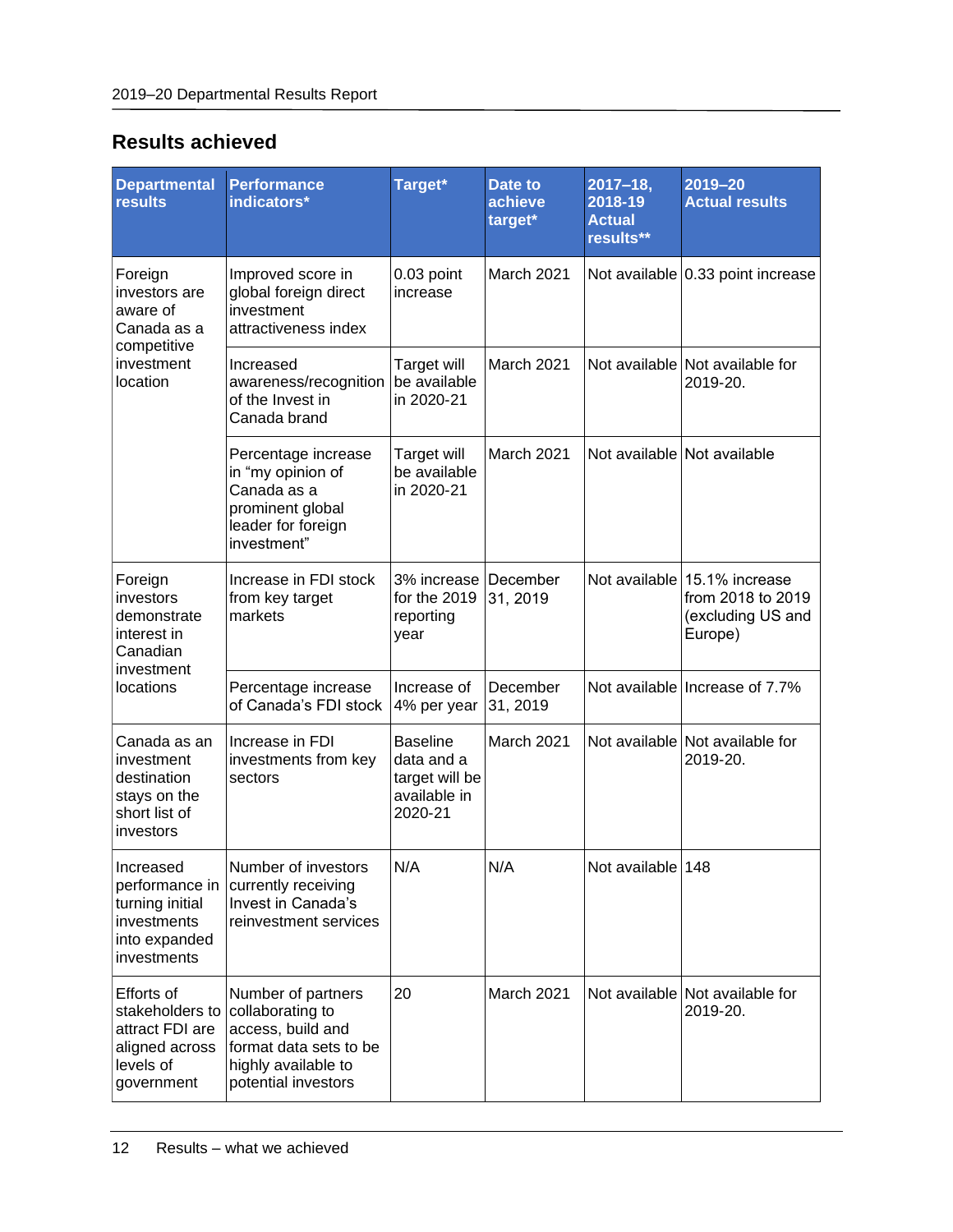2019–20 Departmental Results Report

| Number of<br>investors/decision<br>makers using the<br>independent Cost<br><b>Comparative Analysis</b><br>Tool for FDI decisions | Baseline<br>data and a<br>target will be<br>available in<br>2020-21 | March 2021 | Not available Not available for<br>2019-20.                           |
|----------------------------------------------------------------------------------------------------------------------------------|---------------------------------------------------------------------|------------|-----------------------------------------------------------------------|
| Number of investment<br>leads facilitated with<br>partners                                                                       | 150                                                                 | March 2021 | Not available 66 (as measured<br>from mid-year to<br>fiscal year end) |

\* As no performance indicators, targets, and dates to achieve targets were indicated in the 2019-20 Departmental Plan, most indicators presented are from the approved Departmental Results Framework (approved after the tabling of the 2019-20 Departmental Plan).

\*\* Note: Actual results are not available for fiscal years 2017-18 and 2018-19 as Invest in Canada only became operational on March 12, 2018 and the current departmental results were recently approved.

### **Budgetary financial resources (dollars)**

| <b>Tentative Core</b><br><b>Responsibility</b><br>(as presented<br>in the 2019-20<br><b>Departmental</b><br>Plan) | 2019-20<br><b>Main</b><br><b>Estimates</b> | $2019 - 20$<br><b>Planned</b><br>spending | $2019 - 20$<br>Total<br><b>authorities</b><br>available for<br><b>use</b> | $2019 - 20$<br><b>Actual</b><br>spending<br>(authorities<br>used) | $2019 - 20$<br><b>Difference</b><br>(Actual<br>spending<br>minus Planned<br>spending) |
|-------------------------------------------------------------------------------------------------------------------|--------------------------------------------|-------------------------------------------|---------------------------------------------------------------------------|-------------------------------------------------------------------|---------------------------------------------------------------------------------------|
| Marketing and<br>Outreach                                                                                         | \$19,835,589                               | \$19,835,589                              | \$19,835,589                                                              | \$13,133,051                                                      | (6,702,538)                                                                           |
| Investor<br>Services                                                                                              | \$3,321,000                                | \$3,321,000                               | \$3,321,000                                                               | 2,066,276                                                         | (1, 254, 724)                                                                         |
| Partnership and<br>Strategy<br>Development                                                                        | \$6,438,000                                | \$6,438,000                               | \$6,438,000                                                               | 4,736,356                                                         | (1,701,644)                                                                           |
| Total                                                                                                             | \$29,594,589                               | \$29,594,589                              | \$29,594,589                                                              | 19,935,683                                                        | (9,658,906)                                                                           |

### **Human resources (full-time equivalents)**

| <b>Tentative Core</b><br><b>Responsibility (as</b><br>presented in the 2019-<br><b>20 Departmental Plan)</b> | 2019-20<br><b>Planned full-time</b><br>equivalents | 2019-20<br><b>Actual full-time</b><br>equivalents | 2019-20 Difference<br>(Actual full-time<br>equivalents minus<br><b>Planned full-time</b><br>equivalents) |
|--------------------------------------------------------------------------------------------------------------|----------------------------------------------------|---------------------------------------------------|----------------------------------------------------------------------------------------------------------|
| Marketing and Outreach                                                                                       | 14                                                 | 12                                                | (2)                                                                                                      |
| <b>Investor Services</b>                                                                                     | 28                                                 | 24                                                | (4)                                                                                                      |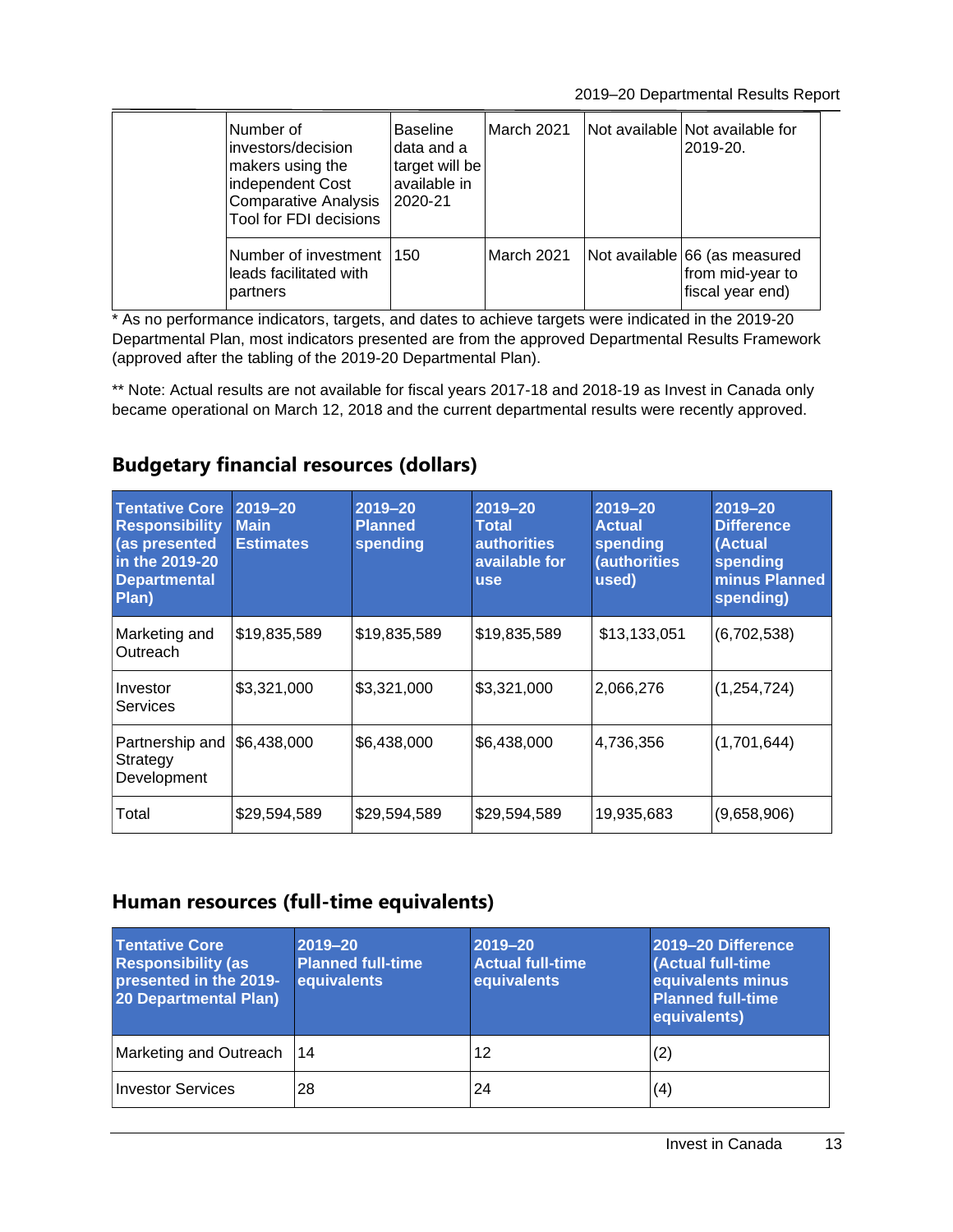2019–20 Departmental Results Report

| Partnership and Strategy   15<br>Development |     | 13 | (2  |
|----------------------------------------------|-----|----|-----|
| Total                                        | .57 | 49 | (8) |

Financial, human resources and performance information for Invest in Canada's Program Inventory is available in GC [InfoBase](https://www.tbs-sct.gc.ca/ems-sgd/edb-bdd/index-eng.html)<sup>i</sup>.

### <span id="page-17-0"></span>**Internal Services**

### **Description**

Internal Services are those groups of related activities and resources that the federal government considers to be services in support of programs and/or required to meet corporate obligations of an organization. Internal Services refers to the activities and resources of the 10 distinct service categories that support Program delivery in the organization, regardless of the Internal Services delivery model in a department. The 10 service categories are:

- ▶ Acquisition Management Services
- Communication Services
- ▶ Financial Management Services
- **Human Resources Management Services**
- **Information Management Services**
- **Information Technology Services**
- ▶ Legal Services
- Material Management Services
- **Management and Oversight Services**
- ▶ Real Property Management Services

### **Budgetary financial resources (dollars)**

| 2019-20<br><b>Main Estimates</b> | 2019-20<br><b>Planned spending</b> | 2019-20<br><b>Total authorities</b><br>available for use | $2019 - 20$<br><b>Actual spending</b><br>(authorities used) (Actual spending | 2019-20<br><b>Difference</b><br><b>minus Planned</b><br>spending) |
|----------------------------------|------------------------------------|----------------------------------------------------------|------------------------------------------------------------------------------|-------------------------------------------------------------------|
| \$6,462,000                      | \$6,462,000                        | 6,462,000                                                | 6,160,767                                                                    | (301, 233)                                                        |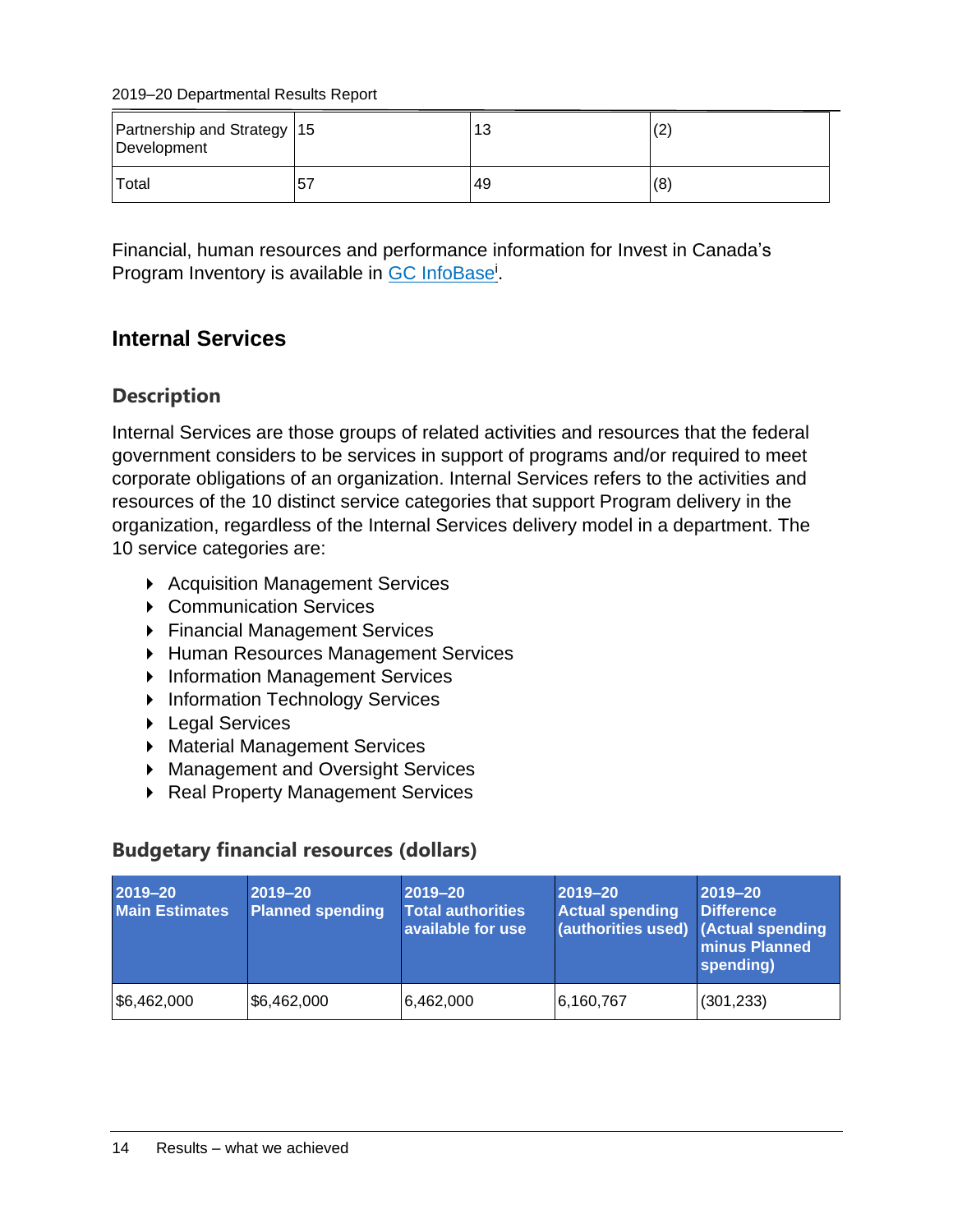# **Human resources (full-time equivalents)**

| 2019-20<br><b>Planned full-time equivalents</b> | $ 2019 - 20 $<br>Actual full-time equivalents | 2019-20 Difference<br>(Actual full-time equivalents<br><b>Iminus Planned full-time</b><br>equivalents) |
|-------------------------------------------------|-----------------------------------------------|--------------------------------------------------------------------------------------------------------|
| 10                                              |                                               | (3)                                                                                                    |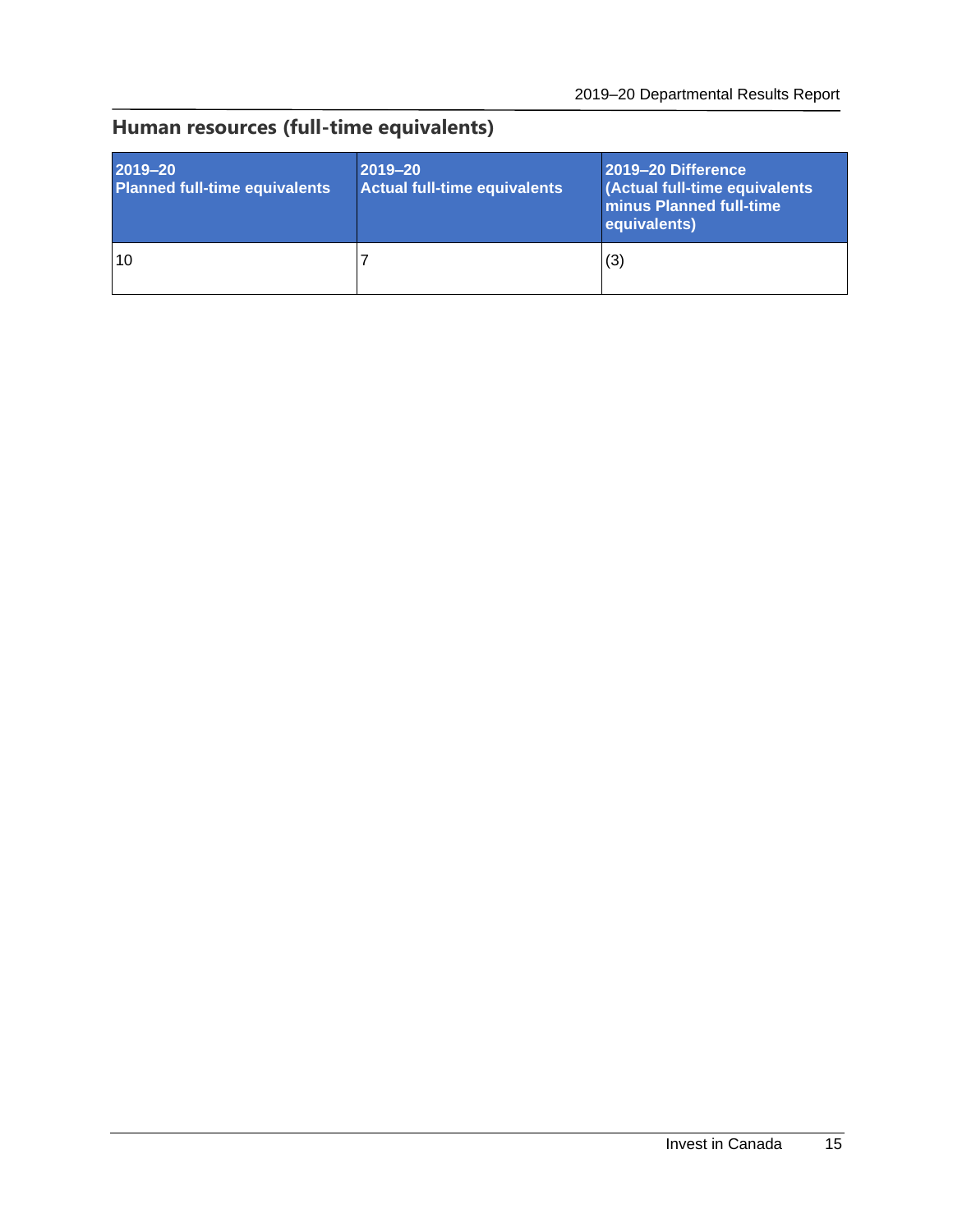# <span id="page-19-0"></span>**Analysis of trends in spending and human resources**

### <span id="page-19-1"></span>**Actual expenditures**

### **Departmental spending trend graph**



The following graph presents planned (voted and statutory spending) over time.

Invest in Canada's funding profile has matched the maturation of the organization. When fully operational, IIC's funding will stabilize. The organization is responsible for all employee benefits and pension contributions annually.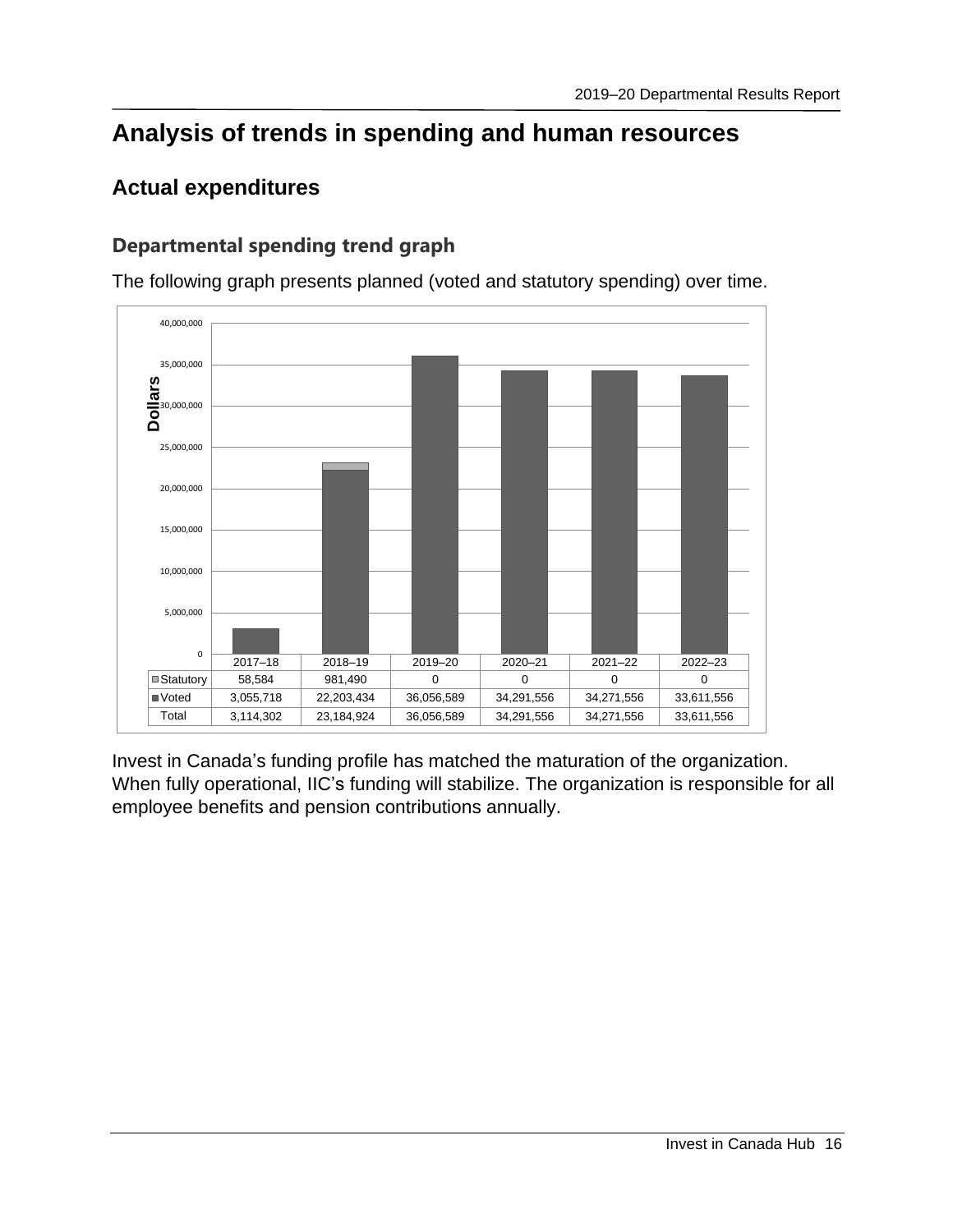### **Budgetary performance summary for Core Responsibilities and Internal Services (dollars)**

| <b>Core</b><br>responsibilities Main<br>and Internal<br><b>Services</b> | $2019 - 20$<br><b>Estimates</b> | 2019-20<br><b>Planned</b><br>spending | 2020-21<br><b>Planned</b><br>spending | $2021 - 22$<br><b>Planned</b><br>spending | 2019-20<br><b>Total</b><br>authorities<br>available<br>for use | $2017 - 18$<br><b>Actual</b><br>spending<br><b>(authorities)</b><br>used) | 2018-19<br><b>Actual</b><br>spending<br><b>(authorities</b><br>used) | 2019-20<br><b>Actual</b><br>spending<br><b>(authorities</b><br>used) |
|-------------------------------------------------------------------------|---------------------------------|---------------------------------------|---------------------------------------|-------------------------------------------|----------------------------------------------------------------|---------------------------------------------------------------------------|----------------------------------------------------------------------|----------------------------------------------------------------------|
| Partnership and<br>Strategy<br>Development*                             | <b>NA</b>                       | \$6,438,000                           | <b>NA</b>                             | <b>NA</b>                                 | 6,438,000                                                      | 425,000                                                                   | 726,406                                                              | 4,736,356                                                            |
| Marketing and<br>Outreach*                                              | <b>NA</b>                       | \$19,835,589                          | <b>NA</b>                             | <b>NA</b>                                 | 19,835,589                                                     | 677,000                                                                   | 3,219,173                                                            | 13,133,051                                                           |
| Investor Services*                                                      | <b>NA</b>                       | \$3,321,000                           | <b>NA</b>                             | <b>NA</b>                                 | 3,321,000                                                      | 27,000                                                                    | 939,388                                                              | 2,066,276                                                            |
| Foreign Direct<br>Investment<br>Attraction**                            | \$29,594,589                    | <b>NA</b>                             | \$27,433,245                          | \$27,417,245                              | <b>NA</b>                                                      | <b>NA</b>                                                                 | <b>NA</b>                                                            | <b>NA</b>                                                            |
| Subtotal                                                                | \$29,594,589                    | \$29,594,589                          | \$27,433,245                          | \$27,417,245                              | 29,594,589                                                     | 1,129,000                                                                 | 4,884,967                                                            | 19,935,683                                                           |
| <b>Internal Services</b>                                                | \$6,462,000                     | \$6,462,000                           | \$6,858,311                           | \$6,854,311                               | 6,462,000                                                      | 903,683                                                                   | 5,833,968                                                            | 6,160,767                                                            |
| Total                                                                   | 36,056,589                      | 36,056,589                            | 34,291,556                            | 34,271,556                                | 36,056,589                                                     | 2,032,683                                                                 | 10,718,935                                                           | 26,096,450                                                           |

\* Tentative core responsibilities as presented in 2019-20 Departmental Plan for fiscal year 2019-20.

\*\* Revised core responsibility as presented and approved in the Departmental Results Framework for 2020-21 and onward.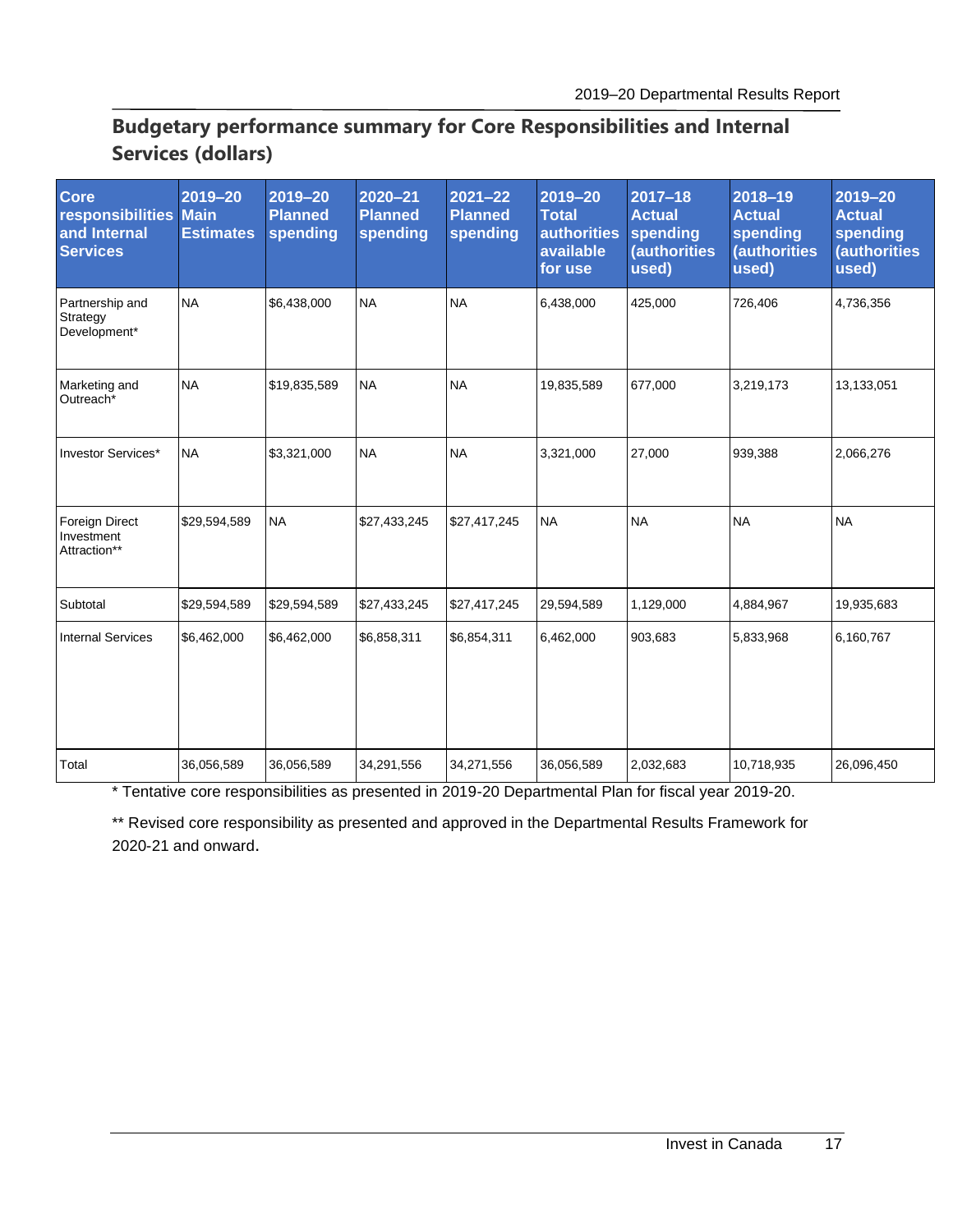### <span id="page-21-0"></span>**Actual human resources**

#### **Human resources summary for core responsibilities and Internal Services**

| <b>Core responsibilities</b><br>and Internal Services | 2017-18<br><b>Actual full-</b><br>time<br>equivalents | 2018-19<br><b>Actual full-</b><br>time<br>equivalents | 2019-20<br><b>Planned</b><br>full-time<br>equivalents | $2019 - 20$<br><b>Actual full-</b><br>time<br>equivalents | 2020-21<br><b>Planned</b><br>full-time<br>equivalents | $2021 - 22$<br><b>Planned</b><br>full-time<br>equivalents |
|-------------------------------------------------------|-------------------------------------------------------|-------------------------------------------------------|-------------------------------------------------------|-----------------------------------------------------------|-------------------------------------------------------|-----------------------------------------------------------|
| Partnership and<br>Strategy Development*              | <b>NA</b>                                             | <b>NA</b>                                             | 15                                                    | 13                                                        | <b>NA</b>                                             | <b>NA</b>                                                 |
| Marketing and<br>Outreach*                            | <b>NA</b>                                             | <b>NA</b>                                             | 14                                                    | 12                                                        | <b>NA</b>                                             | <b>NA</b>                                                 |
| Investor Services*                                    | <b>NA</b>                                             | <b>NA</b>                                             | 28                                                    | 24                                                        | <b>NA</b>                                             | <b>NA</b>                                                 |
| <b>Foreign Direct</b><br>Investment Attraction**      | 0.75                                                  | 29                                                    | <b>NA</b>                                             | <b>NA</b>                                                 | 57                                                    | 57                                                        |
| Subtotal                                              | 0.75                                                  | 29                                                    | 57                                                    | 49                                                        | 57                                                    | 57                                                        |
| <b>Internal Services</b>                              | 0.25                                                  | 7                                                     | 10                                                    | $\overline{7}$                                            | 10                                                    | 10                                                        |
| Total                                                 | 1.0                                                   | 36                                                    | 67                                                    | 56                                                        | 67                                                    | 67                                                        |

\* Tentative core responsibilities as presented in 2019-20 Departmental Plan for fiscal year 2019-20.

\*\* Revised core responsibility as presented and approved in the Departmental Results Framework for 2020-21 and onward.

### <span id="page-21-1"></span>**Expenditures by vote**

For information on Invest in Canada's organizational voted and statutory expenditures, consult the [Public Accounts of Canada 2019–2020.](http://www.tpsgc-pwgsc.gc.ca/recgen/cpc-pac/index-eng.html)ii

### <span id="page-21-2"></span>**Government of Canada spending and activities**

Information on the alignment of Invest in Canada's spending with the Government of Canada's spending and activities is available in GC [InfoBase.](https://www.tbs-sct.gc.ca/ems-sgd/edb-bdd/index-eng.html)<sup>iii</sup>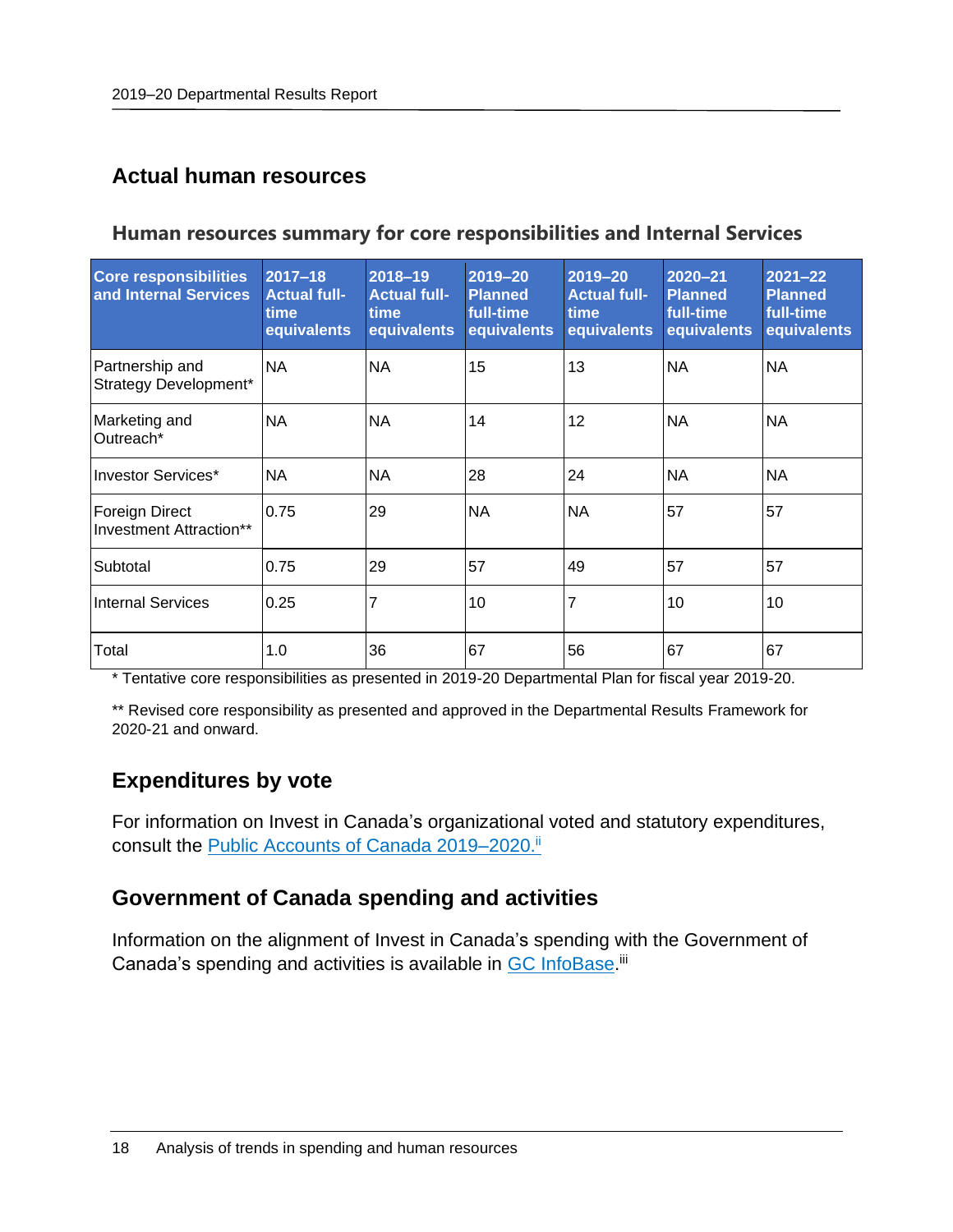### <span id="page-22-0"></span>**Financial statements and financial statements highlights**

#### **Financial statements**

Invest in Canada's financial statements (unaudited) for the year ended March 31, 2020, are available on the departmental website.

### **Financial statement highlights**

### **Condensed Statement of Operations (unaudited) for the year ended March 31, 2020 (dollars)**

| <b>Financial information</b>                                         | 2019-20<br><b>Planned</b><br><b>results</b> | 2019-20<br>Actual results Actual results (2019-20 | 2018-19     | <b>Difference</b><br><b>Actual results</b><br>minus<br>2019-20<br><b>Planned</b><br>results) | <b>Difference</b><br>$(2019 - 20)$<br><b>Actual results</b><br>minus<br>2018-19<br><b>Actual</b><br>results) |
|----------------------------------------------------------------------|---------------------------------------------|---------------------------------------------------|-------------|----------------------------------------------------------------------------------------------|--------------------------------------------------------------------------------------------------------------|
| <b>Total expenses</b>                                                | 35,423,000                                  | 22,659,000                                        | \$8,935,000 | 12,764,000                                                                                   | 13,724,000                                                                                                   |
| Total revenues                                                       | 0                                           | 0                                                 | 0           | 0                                                                                            |                                                                                                              |
| Net cost of operations<br>before government<br>funding and transfers | 35,423,000                                  | 22,659,000                                        | 8,935,000   | 12,764,000                                                                                   | 13,724,000                                                                                                   |

### **Condensed Statement of Financial Position (unaudited) as of March 31, 2020 (dollars)**

| <b>Financial information</b>        | $2019 - 20$ | $2018 - 19$ | <b>Difference</b><br>(2019-20 minus<br>$2018 - 19$ |
|-------------------------------------|-------------|-------------|----------------------------------------------------|
| Total net liabilities               | 2,620,000   | 2,491,000   | 129,000                                            |
| Total net financial assets          | 2,456,000   | 2,433,000   | 23,000                                             |
| Departmental net debt               | 164.000     | 58,000      | 106,000                                            |
| Total non-financial assets          | 5,774,000   | 1,831,000   | 3,943,000                                          |
| Departmental net financial position | 5,610,000   | 1,773,000   | 3,837,000                                          |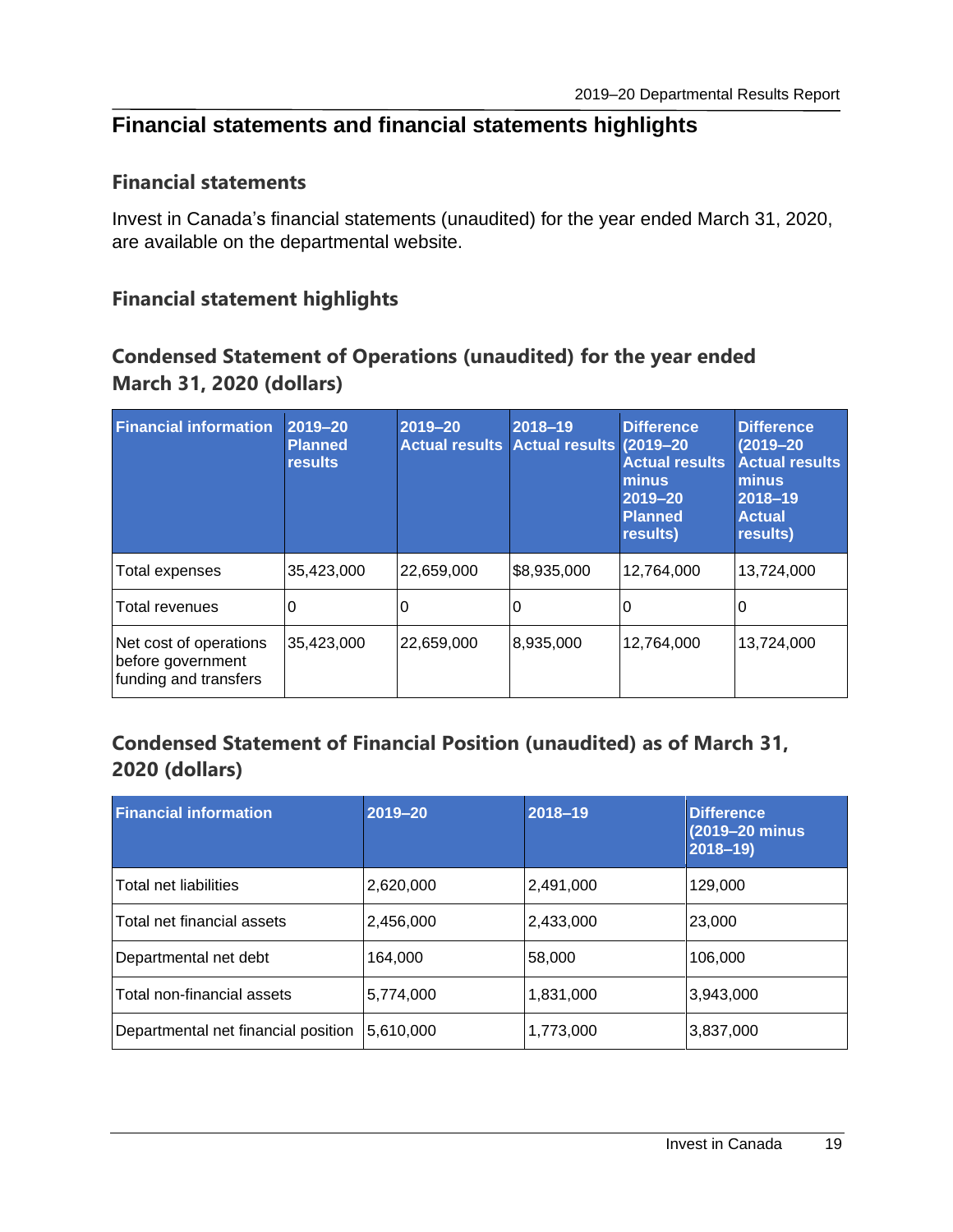# <span id="page-23-0"></span>**Additional information**

### <span id="page-23-1"></span>**Organizational profile**

**Appropriate minister[s]:** The Honourable Mary Ng, P.C., M.P.

**Institutional head:** Ian McKay

**Ministerial portfolio:** International Trade

**Enabling instrument[s]:** Invest in Canada Act

### **Year of incorporation / commencement:** 2018

**Other:** Invest in Canada is headquartered in Ottawa and is a departmental corporation, overseen by a board of directors (the board) accountable to the Minister of Small Business, Export Promotion and International Trade. The board is composed of eleven (11) part-time directors, including a Chairperson, Vice-Chairperson, and an ex-officio director, the Deputy Minister of the designated Minister. Apart from the Deputy Minister, all positions are appointed by Order-in-Council to hold office for terms not exceeding three years and are eligible for reappointment in the same or another capacity. A complete list of current board appointees is available on Invest in Canada's [website.](https://www.investcanada.ca/board-directors)

The board supervises and manages Invest in Canada's business and affairs and advises the Minister and the Chief Executive Officer on matters relating to the organization's mandate. The Chief Executive Officer is responsible for Invest in Canada's day-to-day operation.

Invest in Canada's enabling legislation provides the framework and powers of the organization. It also provides Invest in Canada authority over matters relating to human resources management, contracting, communications, travel and hospitality and other general administrative functions.

Invest in Canada works globally, in partnership with Global Affairs Canada and its Trade Commissioner Service, other federal departments, and provincial and municipal investment attraction offices, to promote Canada as a destination for foreign direct investment.

### <span id="page-23-2"></span>**Raison d'être, mandate and role: who we are and what we do**

"Raison d'être, mandate and role: who we are and what we do" is available on Invest in Canada's website.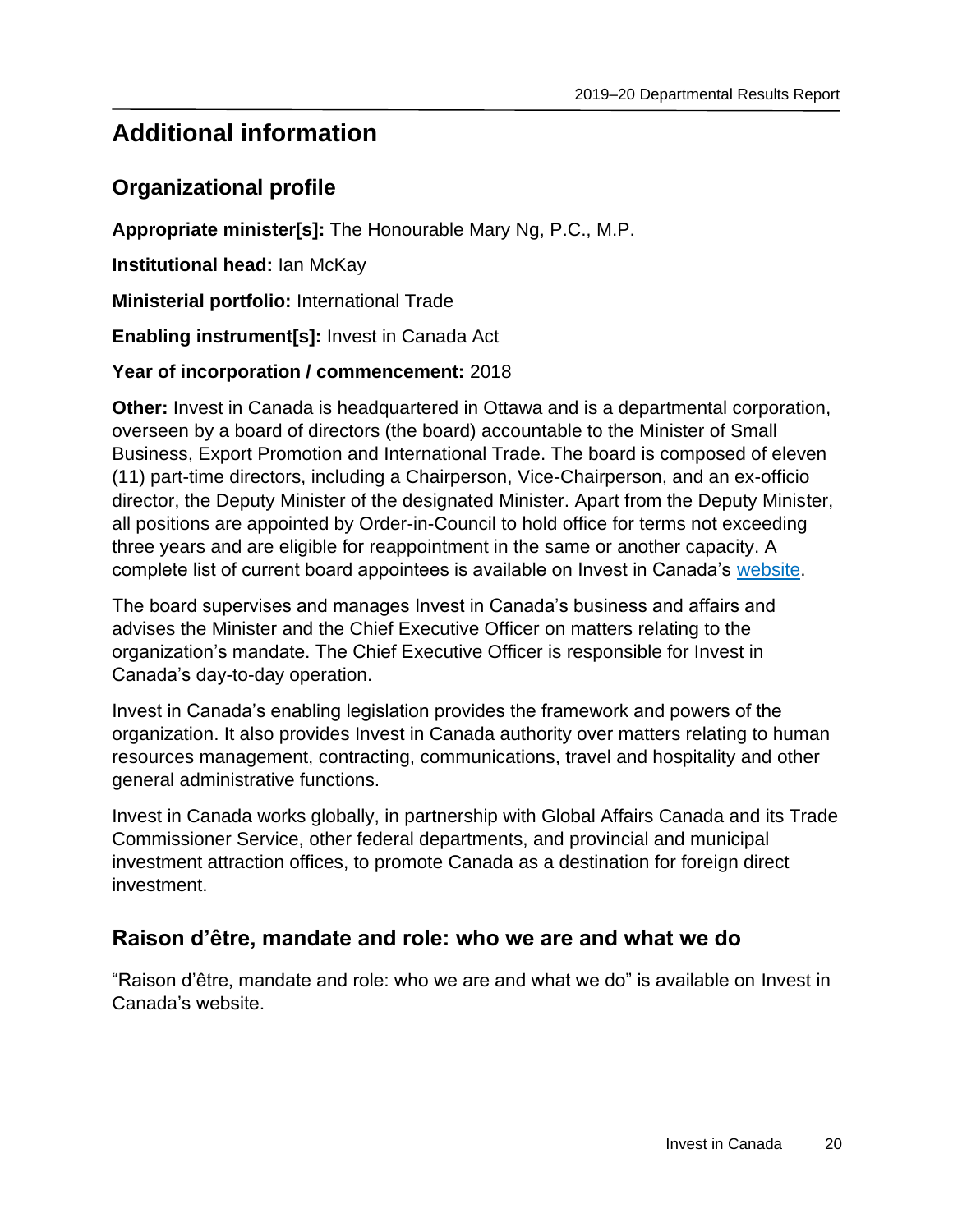### <span id="page-24-0"></span>**Reporting framework**

Invest in Canada's Departmental Results Framework and Program Inventory of record for 2019–20 are shown below.

### <span id="page-24-1"></span>**Supporting information on the program inventory**

Financial, human resources and performance information for Invest in Canada's Program Inventory is available in **GC InfoBase**.<sup>iv</sup>

### <span id="page-24-2"></span>**Supplementary information tables**

The following supplementary information tables are available on Invest in Canada's website:

- Departmental Sustainable Development Strategy
- Details on transfer payment programs of \$5 million or more
- ▶ Gender-based analysis plus
- Horizontal initiatives
- Status report on transformational and major Crown projects
- Up-front multi-year funding

### <span id="page-24-3"></span>**Federal tax expenditures**

The tax system can be used to achieve public policy objectives through the application of special measures such as low tax rates, exemptions, deductions, deferrals and credits. The Department of Finance Canada publishes cost estimates and projections for these measures each year in the **Report on Federal Tax Expenditures.**<sup>v</sup> This report also provides detailed background information on tax expenditures, including descriptions, objectives, historical information and references to related federal spending programs. The tax measures presented in this report are the responsibility of the Minister of Finance.

### <span id="page-24-4"></span>**Organizational contact information**

160 Elgin Street, 18th Floor Ottawa, ON K2P 2P7 CorporateServices@InvCanada.ca www.investcanada.ca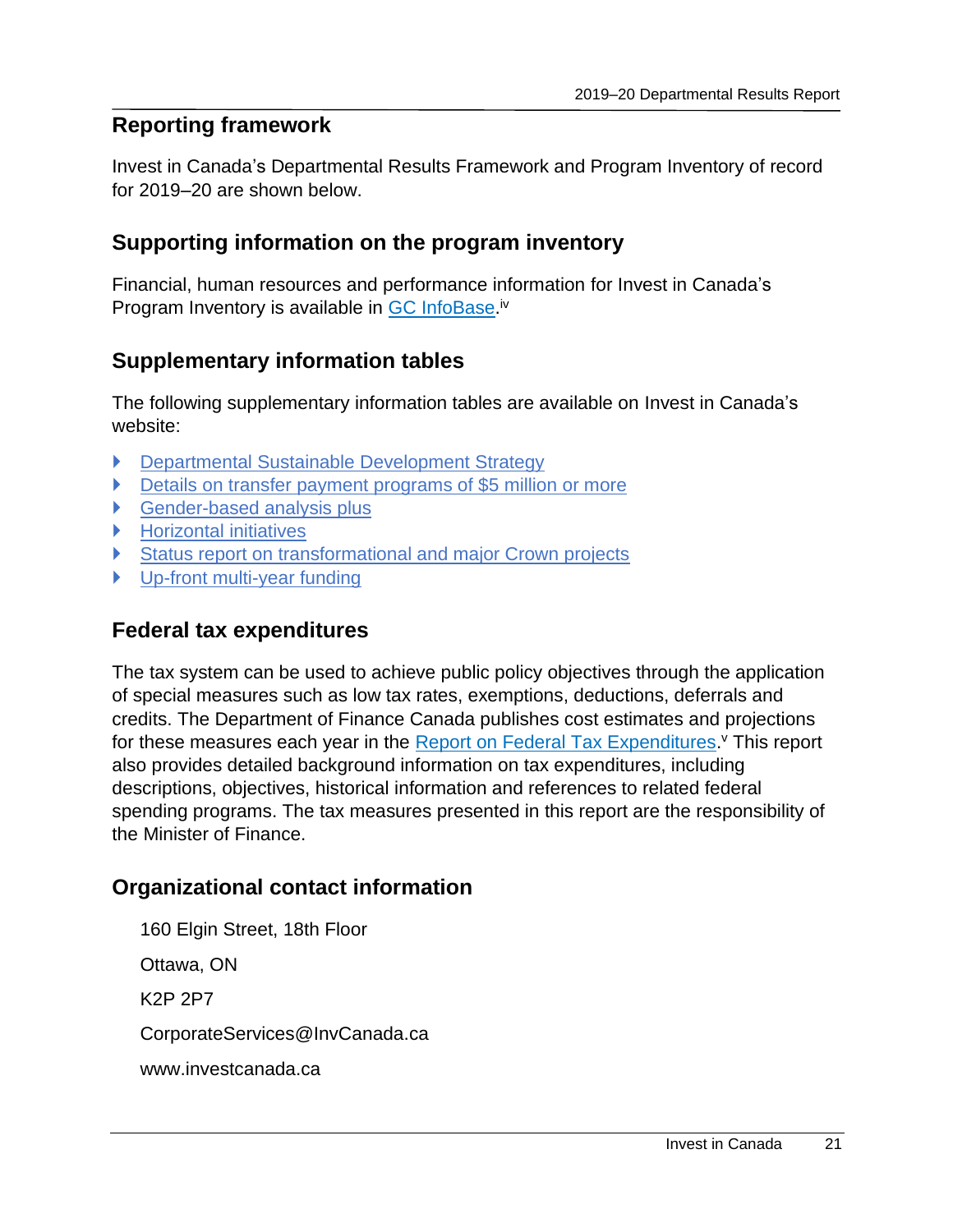# <span id="page-25-0"></span>**Appendix: definitions**

### **appropriation** (crédit)

Any authority of Parliament to pay money out of the Consolidated Revenue Fund.

### **budgetary expenditures** (dépenses budgétaires)

Operating and capital expenditures; transfer payments to other levels of government, organizations or individuals; and payments to Crown corporations.

### **core responsibility** (responsabilité essentielle)

An enduring function or role performed by a department. The intentions of the department with respect to a core responsibility are reflected in one or more related departmental results that the department seeks to contribute to or influence.

### **Departmental Plan** (plan ministériel)

A report on the plans and expected performance of an appropriated department over a 3-year period. Departmental Plans are usually tabled in Parliament each spring.

### **departmental priority** (priorité)

A plan or project that a department has chosen to focus and report on during the planning period. Priorities represent the things that are most important or what must be done first to support the achievement of the desired departmental results.

#### **departmental result** (résultat ministériel)

A consequence or outcome that a department seeks to achieve. A departmental result is often outside departments' immediate control, but it should be influenced by programlevel outcomes.

#### **departmental result indicator** (indicateur de résultat ministériel)

A quantitative measure of progress on a departmental result.

#### **departmental results framework** (cadre ministériel des résultats)

A framework that connects the department's core responsibilities to its departmental results and departmental result indicators.

### **Departmental Results Report** (rapport sur les résultats ministériels)

A report on a department's actual accomplishments against the plans, priorities and expected results set out in the corresponding Departmental Plan.

#### **experimentation** (expérimentation)

The conducting of activities that seek to first explore, then test and compare the effects and impacts of policies and interventions in order to inform evidence-based decision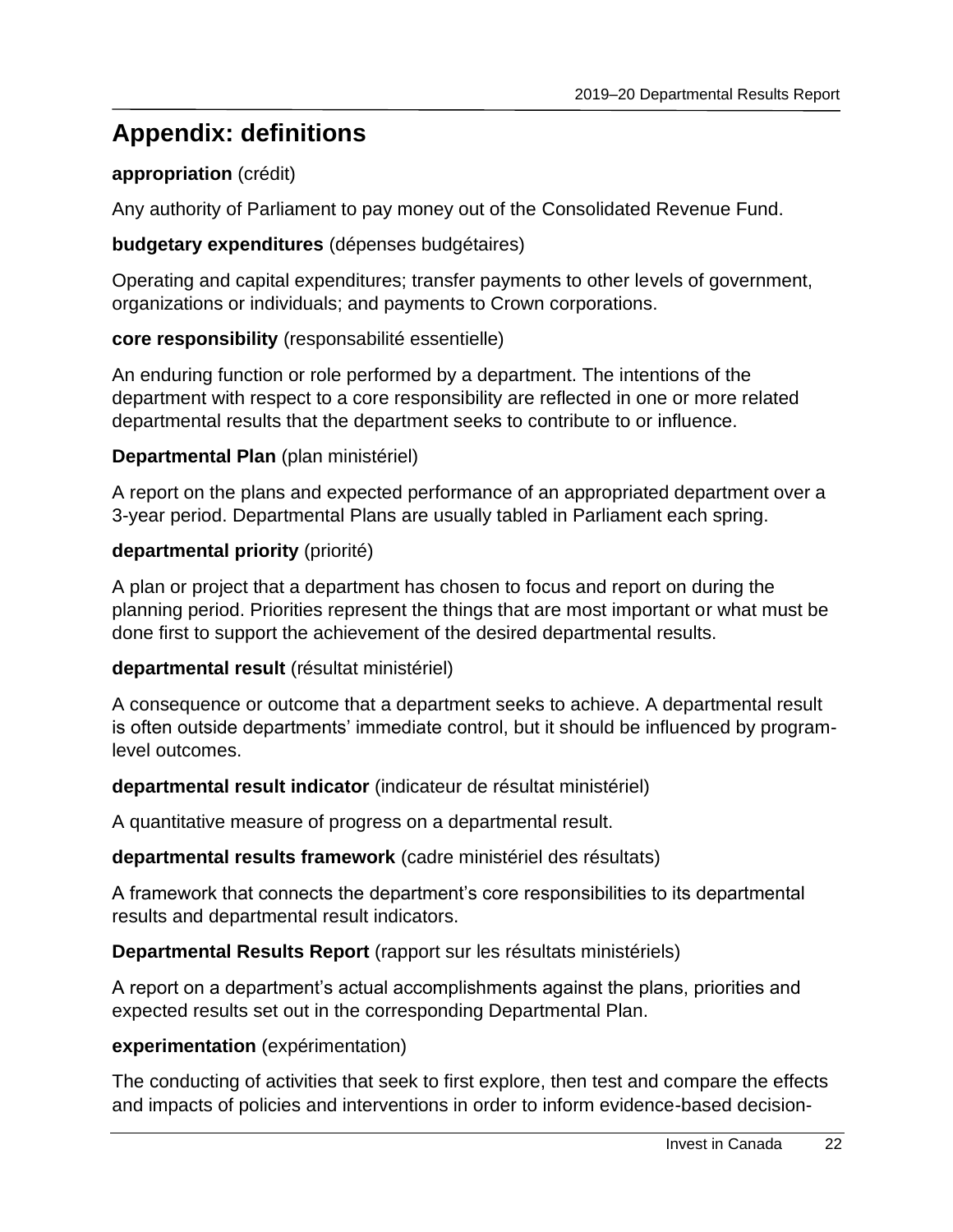making, and improve outcomes for Canadians, by learning what works, for whom and in what circumstances. Experimentation is related to, but distinct from innovation (the trying of new things), because it involves a rigorous comparison of results. For example, using a new website to communicate with Canadians can be an innovation; systematically testing the new website against existing outreach tools or an old website to see which one leads to more engagement, is experimentation.

### **full-time equivalent** (équivalent temps plein)

A measure of the extent to which an employee represents a full person-year charge against a departmental budget. For a particular position, the full-time equivalent figure is the ratio of number of hours the person actually works divided by the standard number of hours set out in the person's collective agreement.

#### **gender-based analysis plus (GBA+)** (analyse comparative entre les sexes plus  $[ACS+])$

An analytical process used to assess how diverse groups of women, men and genderdiverse people experience policies, programs and services based on multiple factors including race ethnicity, religion, age, and mental or physical disability.

### **government-wide priorities** (priorités pangouvernementales)

For the purpose of the 2019–20 Departmental Results Report, those hig

h-level themes outlining the government's agenda in the 2019 Speech from the Throne, namely: Fighting climate change; Strengthening the Middle Class; Walking the road of reconciliation; Keeping Canadians safe and healthy; and Positioning Canada for success in an uncertain world.

### **horizontal initiative** (initiative horizontale)

An initiative where two or more federal organizations are given funding to pursue a shared outcome, often linked to a government priority.

#### **non-budgetary expenditures** (dépenses non budgétaires)

Net outlays and receipts related to loans, investments and advances, which change the composition of the financial assets of the Government of Canada.

### **performance** (rendement)

What an organization did with its resources to achieve its results, how well those results compare to what the organization intended to achieve, and how well lessons learned have been identified.

### **performance indicator** (indicateur de rendement)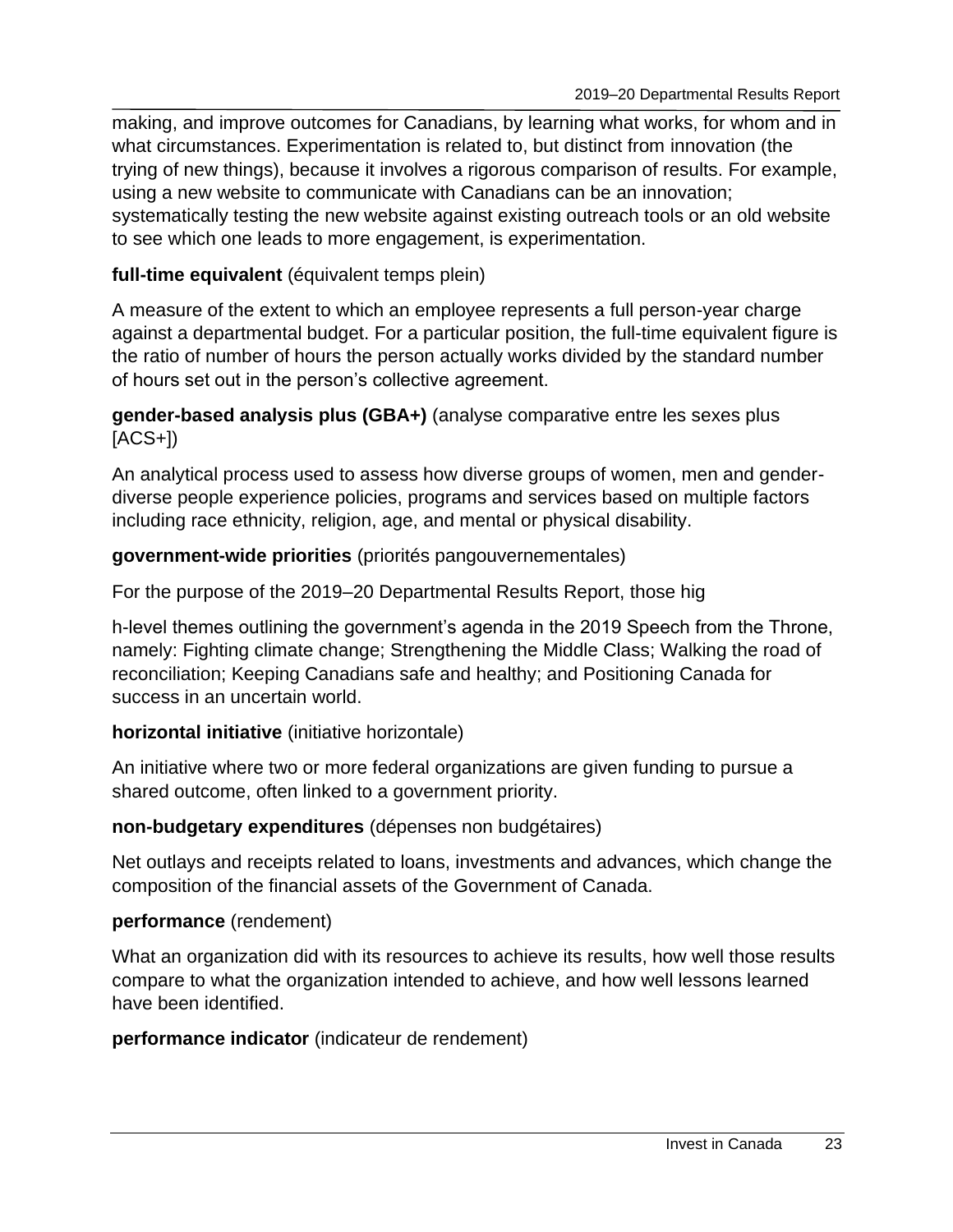#### 2019–20 Departmental Results Report

A qualitative or quantitative means of measuring an output or outcome, with the intention of gauging the performance of an organization, program, policy or initiative respecting expected results.

#### **performance reporting** (production de rapports sur le rendement)

The process of communicating evidence-based performance information. Performance reporting supports decision making, accountability and transparency.

#### **plan** (plan)

The articulation of strategic choices, which provides information on how an organization intends to achieve its priorities and associated results. Generally, a plan will explain the logic behind the strategies chosen and tend to focus on actions that lead to the expected result.

#### **planned spending** (dépenses prévues)

For Departmental Plans and Departmental Results Reports, planned spending refers to those amounts presented in Main Estimates.

A department is expected to be aware of the authorities that it has sought and received. The determination of planned spending is a departmental responsibility, and departments must be able to defend the expenditure and accrual numbers presented in their Departmental Plans and Departmental Results Reports.

#### **program** (programme)

Individual or groups of services, activities or combinations thereof that are managed together within the department and focus on a specific set of outputs, outcomes or service levels.

#### **program inventory** (répertoire des programmes)

Identifies all the department's programs and describes how resources are organized to contribute to the department's core responsibilities and results.

#### **result** (résultat)

A consequence attributed, in part, to an organization, policy, program or initiative. Results are not within the control of a single organization, policy, program or initiative; instead they are within the area of the organization's influence.

#### **statutory expenditures** (dépenses législatives)

Expenditures that Parliament has approved through legislation other than appropriation acts. The legislation sets out the purpose of the expenditures and the terms and conditions under which they may be made.

**target** (cible)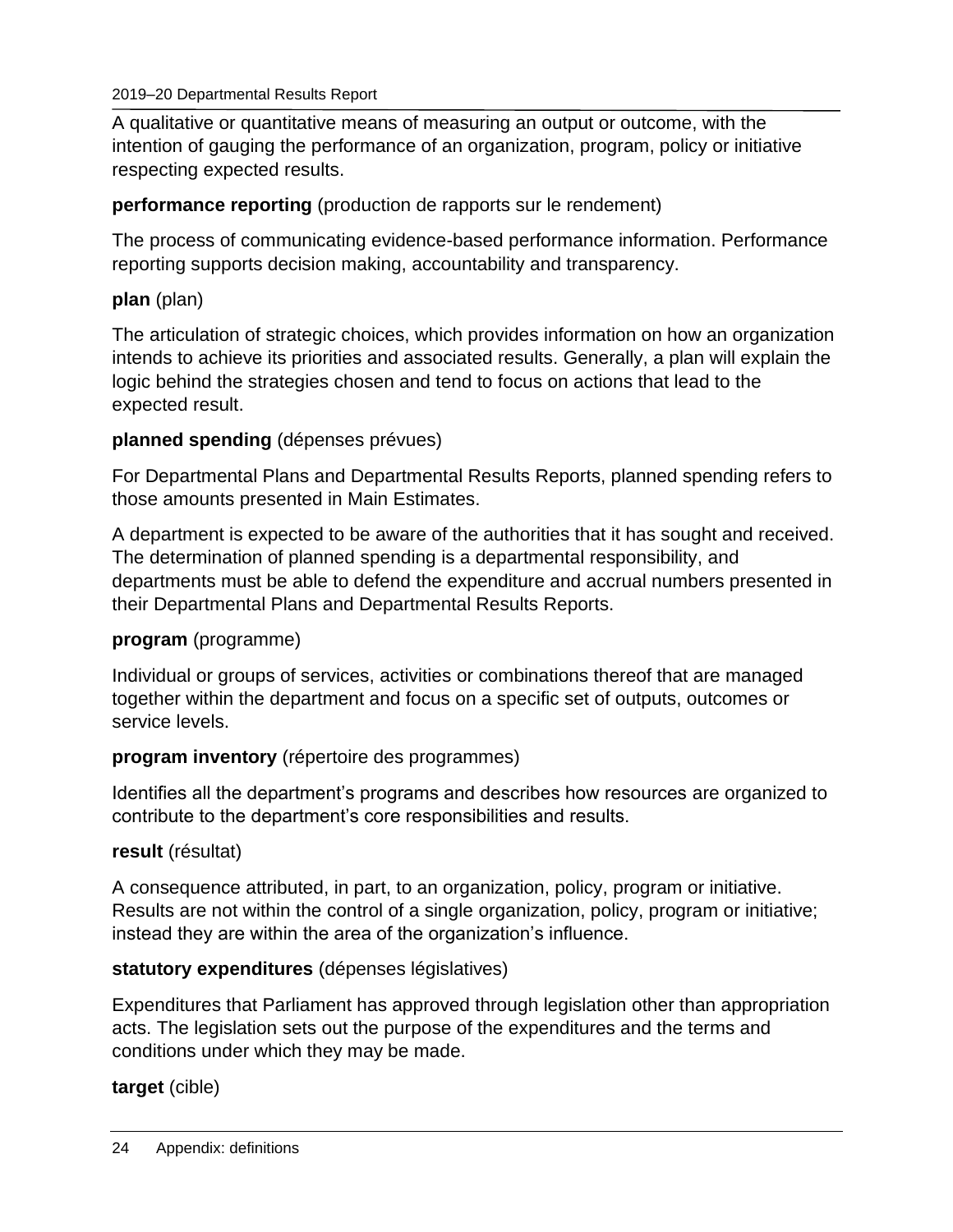A measurable performance or success level that an organization, program or initiative plans to achieve within a specified time period. Targets can be either quantitative or qualitative.

#### **voted expenditures** (dépenses votées)

Expenditures that Parliament approves annually through an appropriation act. The vote wording becomes the governing conditions under which these expenditures may be made.